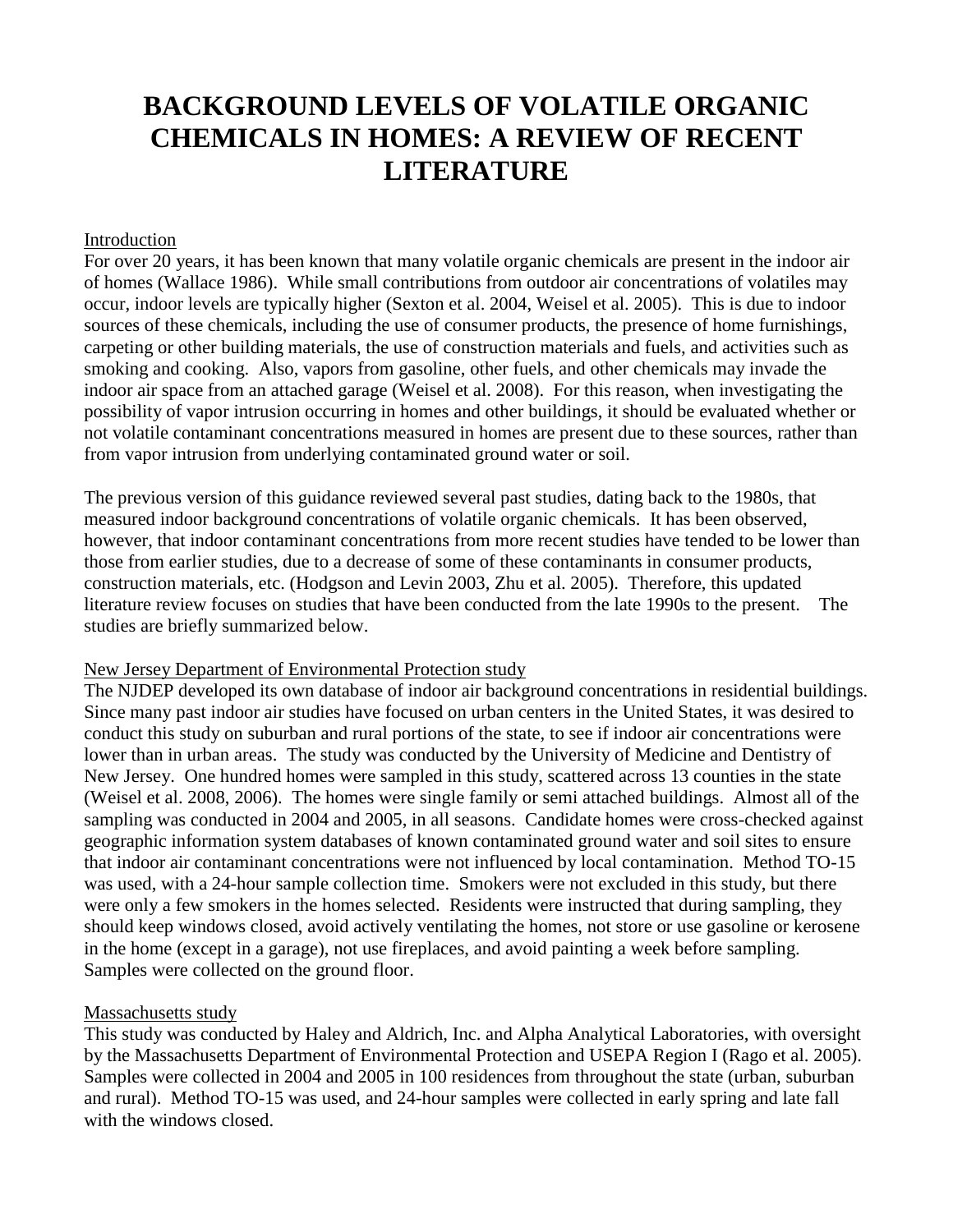#### New York study

Between 1997 and 2003, the New York State Department of Health conducted a study of the occurrence of volatile organic chemicals in the indoor air of homes that heat with fuel oil (NYSDOH 2006). Basement and living space samples were taken from 104 single family homes during all seasons of the year. Homes were selected from across the state (except for New York City), but the majority of homes were from the Albany, New York area. Prospective residences were required to have no past oil spills, and no hobbies or home business that regularly use products containing VOCs. Two-hour samples were collected and analyzed via Method TO-15.

## Denver, Colorado study

As part of an investigation and remediation of a large area of VOC-contaminated ground water underlying several hundred residences in Denver, CO, multiple indoor air background samples were collected for approximately 100 homes after vapor intrusion was mitigated with radon-type subslab ventilation systems (Folkes and Kurtz 2002a). Data were collected only from homes where the ventilation systems removed all VOC impacts from subsurface sources. The contaminants determined were several halogenated volatile organic compounds. Twenty four-hour SUMMA<sup>®</sup> canister samples were collected between 1998 and 2001, and analyzed by Method TO-15 in the selective ion monitoring mode. Detection limits were much lower for this study than for most other studies.

# Minneapolis, Minnesota study

As part of a larger study on personal, indoor and outdoor exposures to hazardous air pollutants, indoor air samples were taken from 132 homes in three urban neighborhoods in Minneapolis and Saint Paul, Minnesota (Sexton et al. 2004). The study was a joint effort of the University of Minnesota, the Minnesota Pollution Control Agency, and the University of Texas. Smokers were not included in this study. Samples were taken for 48 hours and collected in the spring, summer and fall of 1999. Charcoalbased passive air samplers were used.

## Ottawa, Canada study

During the winter of 2002-2003, Health Canada sampled 75 residences from urban, suburban, and the rural fringe areas of Ottawa, Canada (Zhu et al. 2005). The homes were mostly single family homes, but a few row homes and semi-detached homes were also sampled. Ten homes were occupied by smokers. Active adsorbent tubes were used, and the ground floor of each of the residences was sampled. The sampling time was 100 minutes, during which ten liters of air was sampled.

# RIOPA (Relationship of Indoor, Outdoor and Personal Air) study

A study entitled Relationship of Indoor, Outdoor and Personal Air (RIOPA) was conducted between 1999-2001 that entailed sampling personal, outdoor, indoor air and air in vehicles (Weisel et al. 2005). One hundred homes each in Houston, Texas, Los Angeles County, California, and Elizabeth, New Jersey were each sampled twice using passive vapor monitors for 48 hour exposure periods. Houses with smokers were excluded. Sampling locations in Los Angeles County and Houston were biased to areas in which known outdoor sources of air toxics exist (freeways in Los Angeles, petrochemical industries in Houston). Homes were sampled in all seasons, in the main living area.

## Survey of Post-1990 studies

In 2009, Dawson and McAlary published a survey of indoor air studies conducted after 1990. It is included here for completeness. It includes the studies listed above, plus additional earlier studies conducted as early as 1990.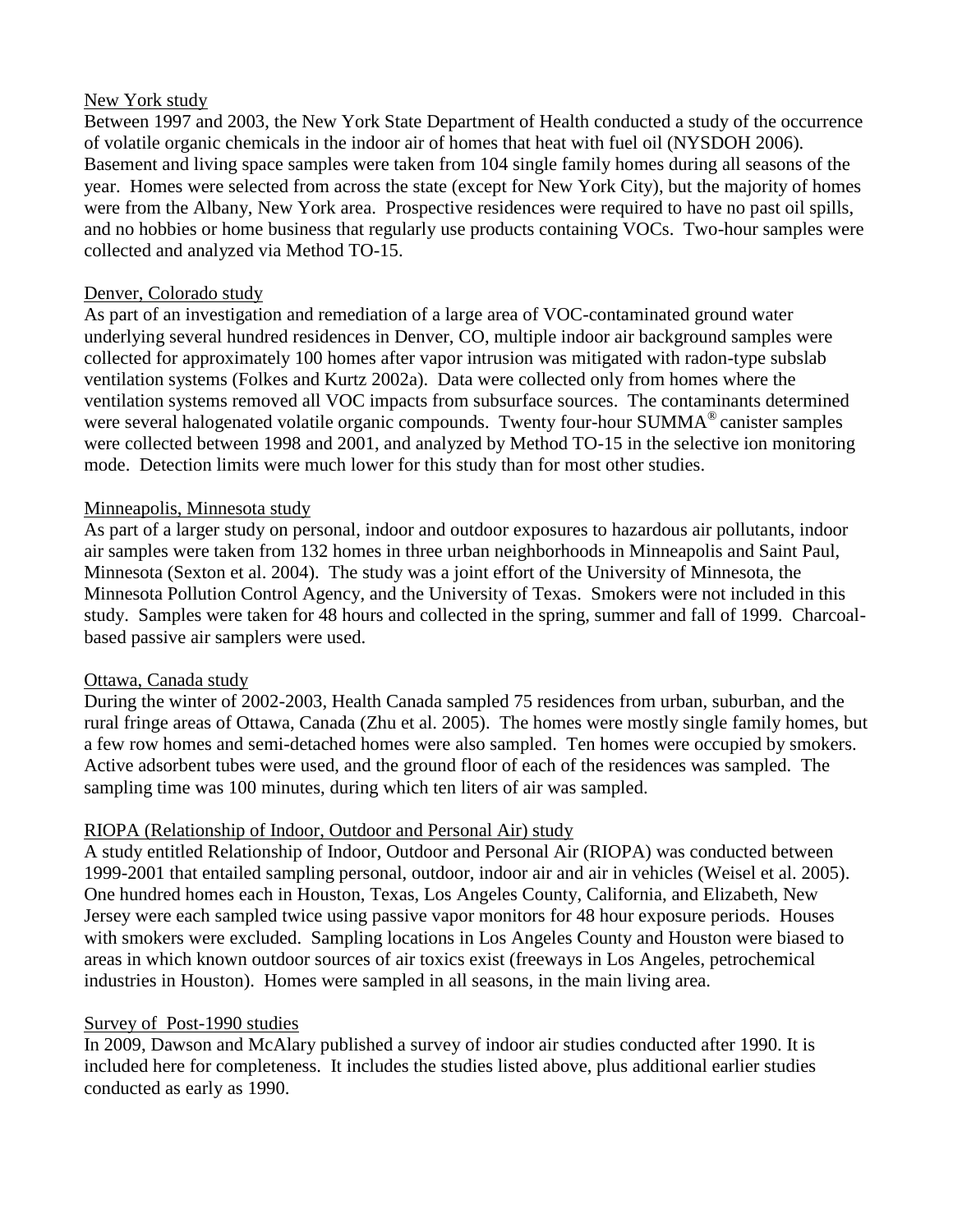# Summary of Indoor Background Levels

With the exception of the New Jersey RIOPA data, the studies presented here represent an entirely new dataset compared to the 2005 version of the NJDEP Vapor Intrusion Guidance. They represent the most current information available, with samples being collected from 1997-2006. (The survey from Dawson and McAlary includes some studies dating back to 1990). More than 800 homes in the United States are represented, as well as 75 homes in Canada. While it is possible that some of these studies may have inadvertently included a few homes that were located above soil or ground water contaminated with volatiles, the likelihood of this is small. Use of the median and  $90<sup>th</sup>$  percentile statistics largely avoids the effect of such outlier homes, as well as the occasional occurrence of an unusual indoor source of a particular contaminant. The median, 90th percentile, and maximum value from the reviewed studies, are reported here.

Many earlier studies were designed as personal air monitoring studies and employed compact sampling devices that could be worn by the subject. Either adsorbent cartridges or passive adsorption badges were typically used. Many of the recent studies, on the other hand, have used the current regulatory method for indoor air sampling, specifically USEPA Method TO-15, which employs the use of SUMMA® canisters. Thus, the results from these studies are directly comparable to sample analyses conducted during vapor intrusion investigations.

The volatiles subject to NJDEP guidance for the vapor intrusion pathway were surveyed for available indoor air background information. Tables G-1, G-2 and G-3 indicate median,  $90<sup>th</sup>$  percentile, and maximum concentrations from the various studies, and a summary of these results are given in Table G-4. Compared to the 2005 version of Table G-4, it can be seen that the ranges of concentrations reported for several chemicals are somewhat lower in the more recent studies. Also apparent is that the New Jersey suburban/rural study yielded results that were not significantly different from those studies focused on urban areas, indicating that the major source of these chemicals was indoors or in an attached garage.

For several chemicals, the agreement in reported concentrations between studies is striking. For example, median benzene concentrations were tightly clustered around 2  $\mu$ g/m<sup>3</sup> (Table G-1). Other chemicals where median values showed very similar results between studies include 2-butanone, carbon tetrachloride, chloroform, ethylbenzene, methylene chloride, styrene, toluene and xylene. For this reason, representative median concentrations can be selected and are shown in Table G-4.

Sources of these chemicals have been reported by many investigators over the years but have recently been summarized by Weisel et al. (2008). The aromatic compounds, alkanes and MTBE are frequently correlated with each other and originate from gasoline vapors, sometimes due to storage of gasoline or the presence of a vehicle in an attached garage. MTBE occurrence is expected to decline significantly with the recent phase out of MTBE in New Jersey gasoline. Aromatic compounds may also result from smoking and combustion processes. Acetone and 2-butanone are components in nail polish remover and other cosmetics. Fluorinated organics originate from leakages in air conditioning and refrigeration units. Compounds such as methylene chloride, 1,4-dichlorobenzene, 1,1,1-trichloroethane and other halogenated chemicals may result from cleaning products, paint strippers, fragrances and deodorizers. PCE is a dry cleaning compound, but may also occur in paint strippers and paint thinners. Chloroform originates from disinfected drinking water and bleach. Other sources of contaminants are carpeting, furniture, plastics, paints, rubber, adhesives, building materials and other consumer products.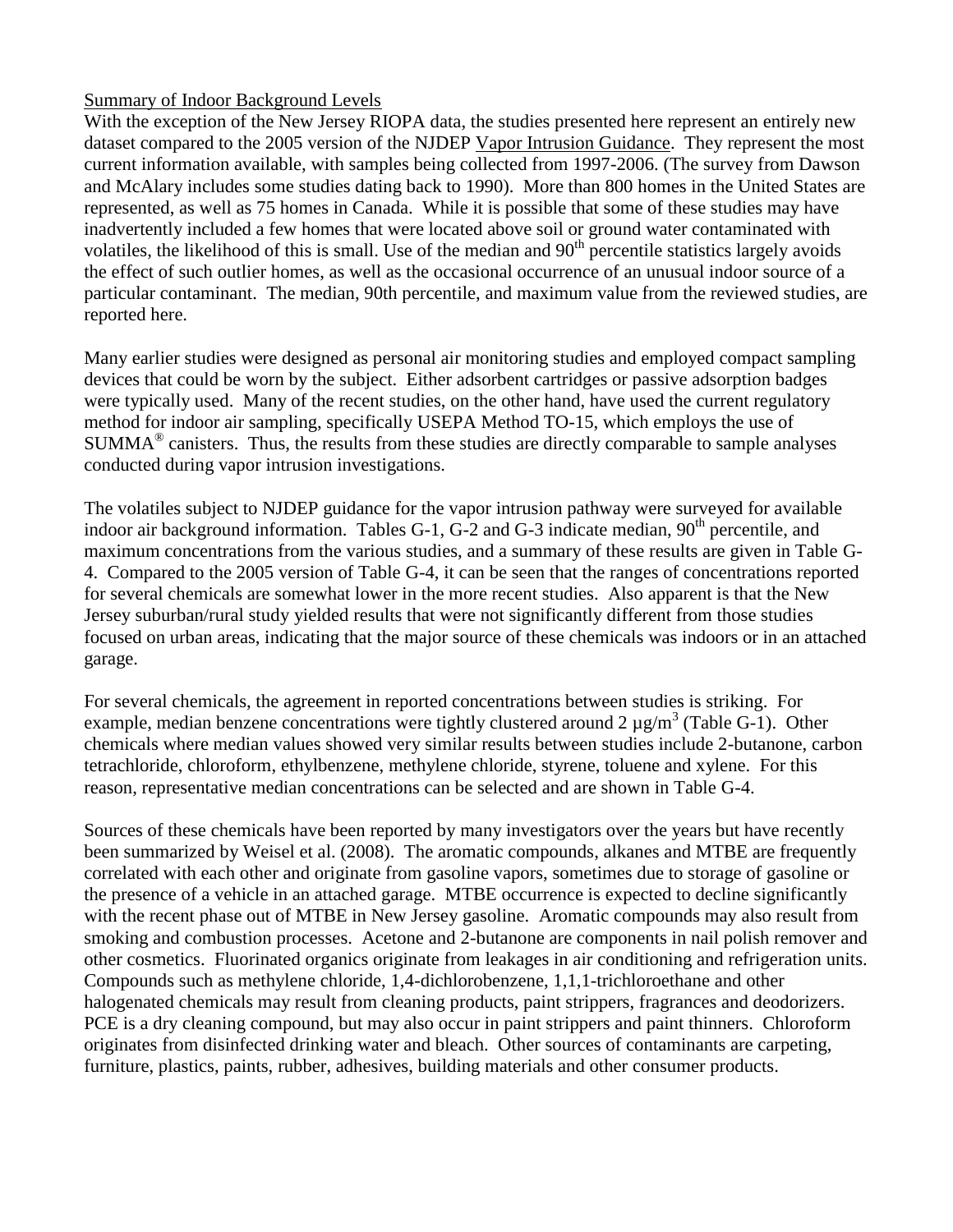Compound-specific Occurrence Data and Selection of Median Indoor Background Concentrations Chemicals were separated into five groups, depending on their occurrence pattern in the studies surveyed. For commonly occurring chemicals with adequate data, median concentrations were determined.

**Group 1** Compounds commonly detectable via Method TO-15 Several compounds were frequently detected in indoor air at  $\mu$ g/m<sup>3</sup> concentrations using Method TO-15. For these chemicals, median concentrations were reviewed in order to select representative values (Table G-4). Generally, the New Jersey suburban/rural median concentrations were used because 1) they are New Jersey specific, 2) the study is among the most recent, and 3) median concentrations from

this study were often similar to those from other studies.

- Acetone Median concentrations ranged from 6-34  $\mu$ g/m<sup>3</sup>, with the New Jersey RIOPA study near the low end and the New Jersey suburban/rural study at the high end. The New Jersey suburban/rural study used the required regulatory method (Method TO-15), which is among the most recent studies, and is specific to the State. Furthermore, health-based concentrations for this chemical in air are much higher than this range. Considering all these factors, the median background concentration for acetone was set at  $34 \mu g/m^3$ .
- Benzene All studies surveyed included this chemical, with all but one yielding median concentrations above the reporting limit. These median concentrations were tightly clustered between 1.8 and 3.1  $\mu$ g/m<sup>3</sup>. The Massachusetts study indicated a median concentration that was below the reporting limit of 1.6  $\mu$ g/m<sup>3</sup>, but the 75<sup>th</sup> percentile value was 1.9  $\mu$ g/m<sup>3</sup>. Both the suburban/rural and the RIOPA New Jersey studies gave nearly the same median values (1.8 and 1.65  $\mu$ g/m<sup>3</sup>, respectively), and appear to be very representative of median benzene concentrations in indoor air. The New Jersey suburban/rural study used Method TO-15, and the rounded median value from this study  $(2 \mu g/m^3)$  was selected as the median background concentration.
- 2-Butanone (MEK) Median concentrations reported for this chemical were also tightly clustered over a narrow range (1.5-3.5  $\mu$ g/m<sup>3</sup>). Leaving out the Canadian result, the three studies remaining are all TO-15 studies and exhibit an even narrower range of median values  $(2.7-3.5 \text{ µg/m}^3)$ . The value from the New Jersey suburban/rural study was at the high end of the range, but is among the most recent studies and is specific to the state. This value was rounded to  $\frac{4}{4} \mu$ g/m<sup>3</sup> and used as the median background concentration.
- Chloromethane Median concentrations ranged from 0.5 to 1.4  $\mu$ g/m<sup>3</sup>. For reasons similar to those for 2-butanone and acetone, the rounded value from the New Jersey suburban/rural study  $(1 \mu g/m^3)$ was selected as the median background concentration.
- Dichlorodifluoromethane The New Jersey suburban/rural study yielded a median concentration of 3.3  $\mu$ g/m<sup>3</sup>, while the other two studies that included this compound did not detect it at reporting limits that were lower and higher than this value. In lieu of additional information, the rounded suburban/rural New Jersey median value  $(3 \mu g/m^3)$  was selected as the median background concentration.
- Ethyl benzene All studies surveyed included this chemical, with all but two studies yielding median values above the reporting limit. For these studies, the measured median values were tightly clustered from 1-1.7  $\mu$ g/m<sup>3</sup>. The other two studies (the New Jersey suburban/rural study and the Massachusetts study) had higher reporting limits  $(2.2 \mu g/m^3)$ , and median values were below this level. However, the New Jersey suburban/rural study had a lowered detection limit midway through the study which resulted in greater than 50% samples with detectable levels overall, and the median concentration for the samples run using the lower reporting limit (51 samples) was 1.1 µg/m3. Since all medians in the various studies except one were less than 1.5, a round value of  $1 \mu g/m^3$  is appropriate as the median background concentration.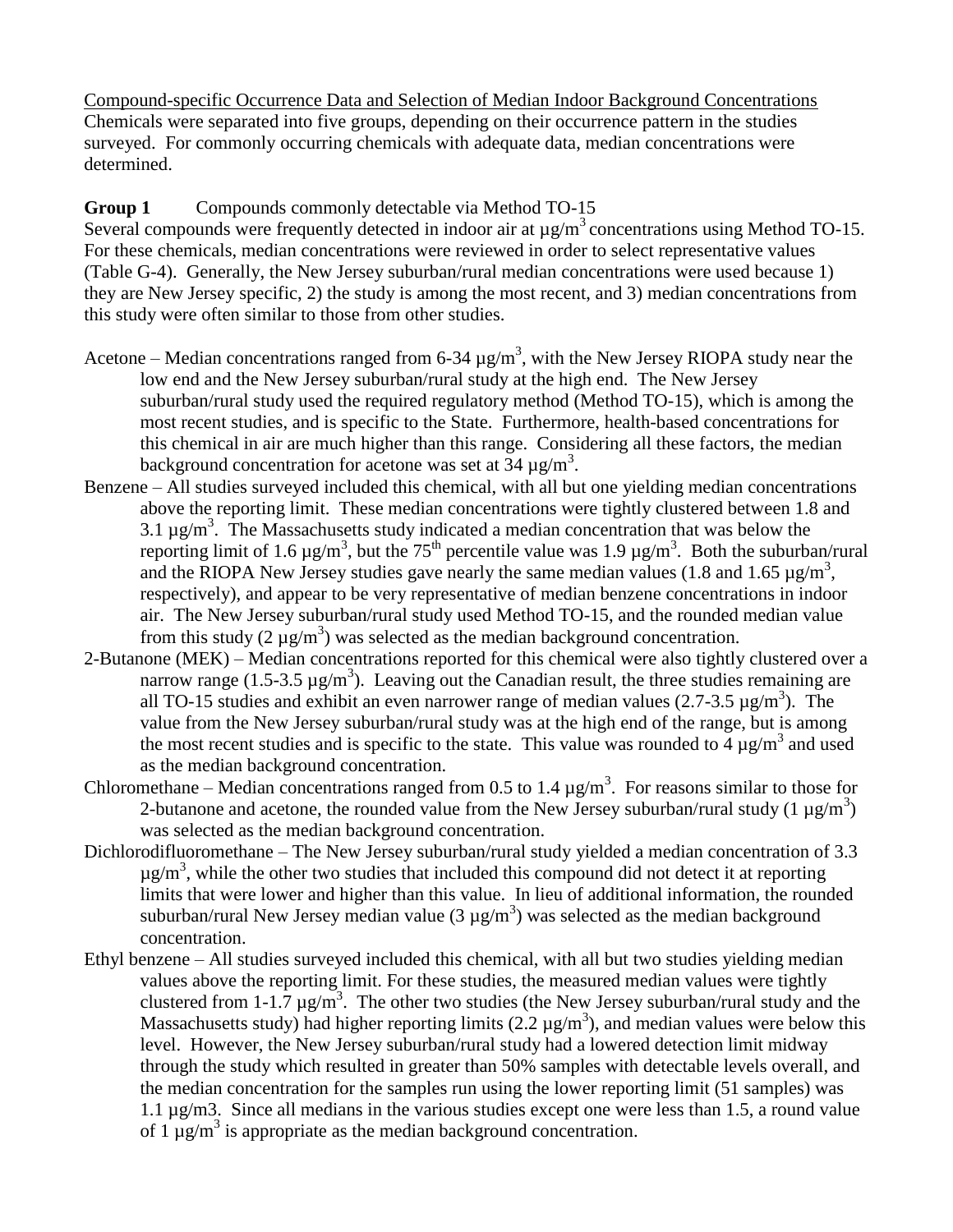- *n*-Hexane Three studies reported median values of 2.8, less than 3.5 and 1.6  $\mu$ g/m<sup>3</sup>. The New Jersey suburban/rural study value was 2.8  $\mu$ g/m<sup>3</sup> and the rounded value of 3  $\mu$ g/m<sup>3</sup> appears appropriate as a median value.
- MTBE Concentrations of this chemical are expected to decrease with time due to its phase-out in gasoline. However, for the present time, the NJDEP suburban/rural rounded median value of 3  $\mu$ g/m<sup>3</sup> is recommended. This is somewhat lower than the three RIOPA urban studies (5-7)  $\mu$ g/m<sup>3</sup>), but it is more recent, and it may reflect the decreasing use of this chemical. Furthermore, it is midrange between the three RIOPA studies and the median values observed in Massachussetts and New York (less than 2 and 0.8  $\mu$ g/m<sup>3</sup>, respectively). The Ottawa, Canada value is much lower due to historical limited MTBE use in Canada.
- Toluene Toluene median values were reported in every study and have a narrow range, from about 8- 13  $\mu$ g/m<sup>3</sup>. The New Jersey suburban/rural value of 13 is at the high end of this range but it was selected because it is a New Jersey-specific value and health-based permitted air concentrations are much higher.
- Trichlorofluoromethane Three TO-15 studies investigated this chemical. Two of them (including the New Jersey study) reported a median below the detection limit of 2.8  $\mu$ g/m<sup>3</sup>. The third reported a median of 2.9  $\mu$ g/m<sup>3</sup>. Similar to the situation with ethyl benzene, the New Jersey suburban/rural study had a reporting limit decrease midway through the study to 1.1  $\mu$ g/m<sup>3</sup>. This resulted in a overall detection rate of 76% of the 100 samples. After the reporting limit change, all samples except one yielded reportable levels, with a median value of 2.1  $\mu$ g/m<sup>3</sup>. The selected median value for this chemical in indoor air is  $2 \mu g/m^3$ .
- Xylene This chemical was reported in all studies. Median concentrations for  $m \& p$ -xylene (combined) ranged from 1.5-5.5  $\mu$ g/m<sup>3</sup>. The New Jersey suburban/rural rounded value (4  $\mu$ g/m<sup>3</sup>) is in the middle of this range and appropriate for use as a background concentration. The results for o-xylene yielded median background levels of 1.1-1.6  $\mu/m^3$ . The New Jersey study yielded less than 2.2 $\mu$ g/m<sup>3</sup> overall, but after the detection limit was lowered to 0.87  $\mu$ g/m<sup>3</sup> midway through the study, the median concentration was 1.4  $\mu$ g/m<sup>3</sup>, in the middle of the range reported for the other studies. Therefore, a reasonable rounded median background level for o-xylene is 1  $\mu$ g/m<sup>3</sup>.

**Group 2** Compounds commonly detected with methods more sensitive than Method TO-15 The following compounds were very commonly detected at sub- $\mu$ g/m<sup>3</sup> concentrations through the use of passive vapor monitors or carbon adsorption tubes. They were also detected with Method TO-15 in the New York and Denver, Colorado studies, for which lower reporting limits were developed than those used by New Jersey and Massachusetts. As New Jersey Method TO-15 detection limits decrease, these compounds are expected to be commonly detected. When possible, representative median values were selected for these compounds and are shown in Table G-4.

- Carbon tetrachloride Several studies in Table G-1 indicate a median background concentration of about 0.6  $\mu$ g/m<sup>3</sup>.
- Chloroform Chloroform should be frequently detected as the Method TO-15 reporting limit drops below 1  $\mu$ g/m<sup>3</sup>. Other studies indicate a median indoor air concentration of about 1  $\mu$ g/m<sup>3</sup>. This would be expected in homes with chlorinated drinking water supplies.
- Cyclohexane This chemical was detected in nearly half the homes in the New Jersey suburban/rural study. Based on the last 51 samples (after the detection limit was lowered to 0.69  $\mu$ g/m<sup>3</sup>), the median concentration of this chemical indoors is about 0.7  $\mu$ g/m<sup>3</sup>. This agrees well with the New York value of 0.8  $\mu$ g/m<sup>3</sup>.
- 1,2-, 1,3- and 1,4-Dichlorobenzene Data from Minneapolis and the RIOPA studies seem to suggest median indoor background concentrations are greater than 0.1  $\mu$ g/m<sup>3</sup> for 1,4-dichlorobenzene.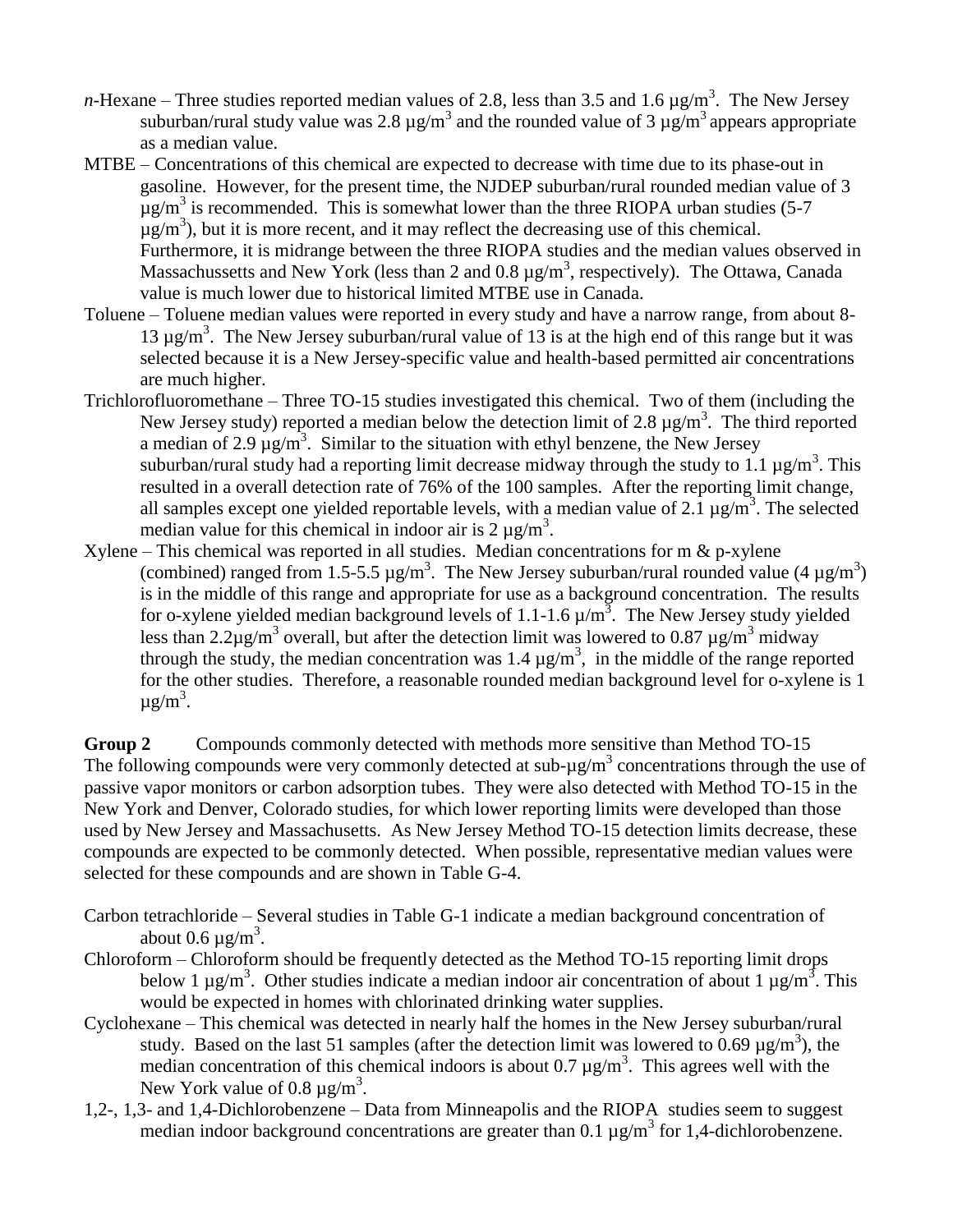The data are too scattered to suggest a representative median concentration. The other two isomers are less common but were observed greater than 10% of the time in the New York study, which had lower reporting limits.

- Methylene chloride This chemical was detected in almost half of the samples from the New Jersey suburban/rural study. Data from other studies suggest a median background concentration of 0.4-1.5  $\mu$ g/m3 in the United States, with a central tendency of 1  $\mu$ g/m<sup>3</sup>. The New Jersey study detection limits were just above this range  $(1.7 \mu g/m^3)$ .
- 4-Methyl-2-pentanone Median concentrations appear to be approximately 0.2  $\mu$ g/m<sup>3</sup> based on data from New York and Ottawa Canada, but not enough data exist to select a representative value with confidence.
- Styrene Median concentrations from studies that had lower detection limits indicate a median concentration of 0.3-0.7  $\mu$ g/m<sup>3</sup> with 0.5  $\mu$ g/m<sup>3</sup> as a central value.
- Tetrachloroethene (PCE) Median concentrations appear to lie between 0.3 and 1.7  $\mu$ g/m<sup>3</sup>. The center of this range is  $1 \mu g/m^3$ , but data appear too scattered to select a representative median at this time.
- 1,1,1-Trichloroethane Two studies report medians of 0.3 and 0.9  $\mu$ g/m<sup>3</sup>. Insufficient data are available to judge an appropriate median value.
- 1,1,2-Trichloro-1,2,2-trifluoromethane The New York study indicates a possible median of about 0.5  $\mu$ g/m<sup>3</sup>, but data are insufficient to select this value.
- Trichloroethene This compound appears to occur with a median concentration of under  $0.5 \mu g/m^3$ , but there are only two studies reporting median values, so no median value was selected. It is expected to commonly be found as detection limits drop below  $0.5 \mu g/m<sup>3</sup>$ .

**Group 3** The following chemicals were observed in at least 10% of homes of at least one study as shown in Table G-2, but in less than 50% of homes of all studies (Table G-1). Since no median values for these chemicals are available, median background concentrations were not developed. They are not commonly detected with current New Jersey reporting limits. Only 1,3-butadiene, carbon disulfide, and 1,2-dichloroethane were detected in the New Jersey suburban/rural study.

Bromomethane – detected in greater than 10% of some New York samples

1,3-Butadiene – detected in greater than 10% of Ottawa samples

Carbon disulfide – detected in greater than 10% of Ottawa samples

1,1-Dichloroethene – detected in greater than 10% of Ottawa samples

1,2-Dichloroethane – detected in greater than 10% of Denver samples

Hexachlorobutadiene – detected in greater than 10% of New York samples.

1,2,4-Trichlorobenzene – detected in greater than 10% of New York samples

**Group 4** The following chemicals were occasionally detected, but in less than 10% of homes from any study, as indicated by their listings in Tables G-2 and G-3. Only 2-chlorotoluene and *cis*-1,2 dichloroethene were detected in the New Jersey suburban/rural study.

Chlorobenzene Chloroethane 3-Chloropropene 2-Chlorotoluene 1,2-Dibromoethane 1,1-Dichloroethane *cis*-1,2-dichloroethene 1,2-Dichloropropane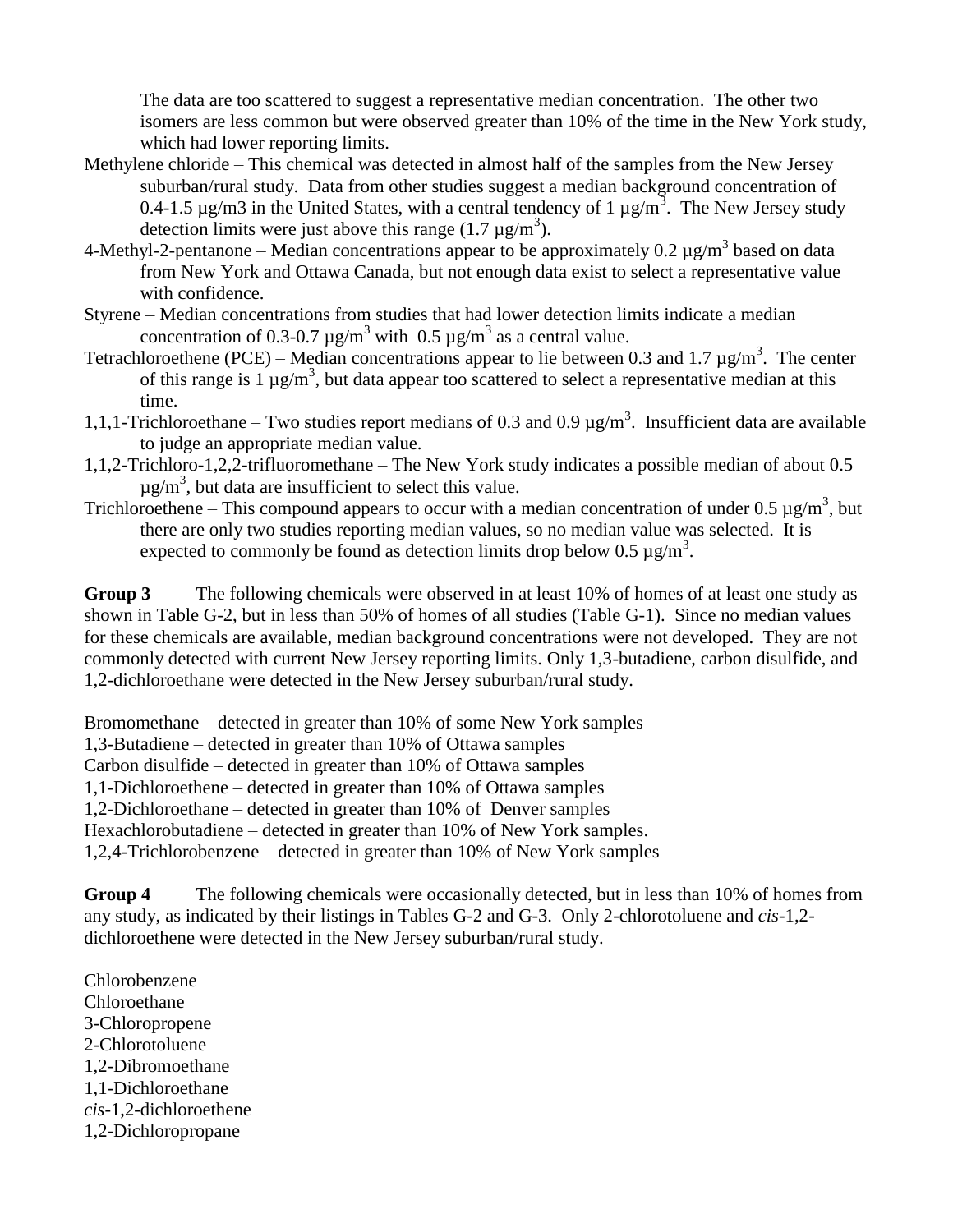1,3-Dichloropropene 1,1,2,2-Tetrachloroethane 1,1,2-Trichloroethane Vinyl chloride

**Group 5** The following chemicals were never detected in any of the studies surveyed (as indicated in Table G-3), based on current regulatory or research reporting limits:

Bromodichloromethane Bromoethene Bromoform Chlorodibromomethane *trans*-1,2-dichloroethene Tertiary butyl alcohol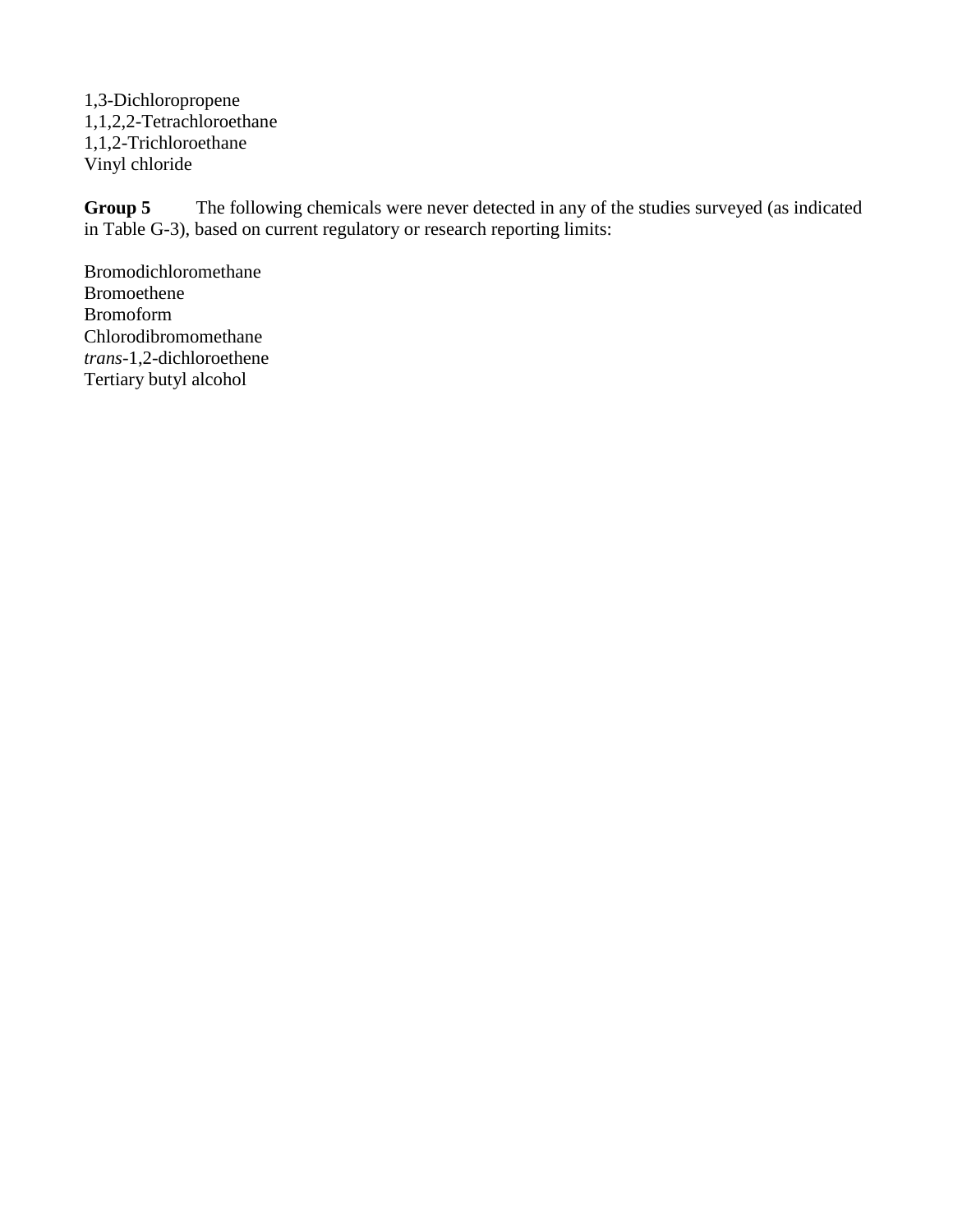# **Table G-1 Median Concentrations of Volatile Contaminants in Background Indoor Air Samples (µg/m<sup>3</sup> )**

| Chemical                                            | CAS No.                   | <b>New Jersey</b><br>suburban/rural<br>study, 100 homes<br>sampled 2003-2006,<br>Method TO-15 | <b>Massachusetts</b><br>study, 100 homes<br>sampled 2004-2005,<br>Method TO-15 | <b>New York fuel oil</b><br>homes, 104 homes<br>sampled 1997-2003.<br>Method TO-15 | Denver, Colorado,<br>approximately 10<br>remediated<br>homes sampled<br>1998-2001.<br>Method TO-15 | Minneapolis,<br>Minnesota, 132<br>omes sampled in<br>1999. passive<br>vapor monitors | Ottawa Canada.<br>75 homes<br>sampled 2002-<br>2003. adsorbent<br>tubes | RIOPA study,<br>Elizabeth, New<br>Jersey, 100 homes<br>sampled 1999-2001,<br>passive vapor<br>monitors | RIOPA study,<br>Los Angeles,<br>California, 100<br>nomes sampled<br>1999-2001,<br>passive vapor<br>monitors | RIOPA study,<br><b>Houston, Texas</b><br>100 homes<br>sampled 1999-<br>2001. passive<br>vapor monitors | <b>EPA 2009</b><br>survey of<br>studies since<br>1990 |
|-----------------------------------------------------|---------------------------|-----------------------------------------------------------------------------------------------|--------------------------------------------------------------------------------|------------------------------------------------------------------------------------|----------------------------------------------------------------------------------------------------|--------------------------------------------------------------------------------------|-------------------------------------------------------------------------|--------------------------------------------------------------------------------------------------------|-------------------------------------------------------------------------------------------------------------|--------------------------------------------------------------------------------------------------------|-------------------------------------------------------|
| Acetone (2-Propanone)                               | 67-64-1                   | 34.5                                                                                          | 26.45                                                                          | 21                                                                                 |                                                                                                    |                                                                                      | 28.48                                                                   | 7.04                                                                                                   | 6.3                                                                                                         | 12.9                                                                                                   | $\sim$                                                |
| Benzene                                             | 71-43-2                   | 1.8                                                                                           | < 1.6                                                                          | 2.1                                                                                | $\overline{\phantom{a}}$                                                                           | 1.9                                                                                  | 2.15                                                                    | 1.65                                                                                                   | 2.05                                                                                                        | 3.06                                                                                                   | 2.5                                                   |
| Bromodichloromethane (Dichlorobromomethane)         | 75-27-4                   | < 1.3                                                                                         | < 3.35                                                                         | $\sim$                                                                             | $\overline{\phantom{a}}$                                                                           | $\mathcal{L}$                                                                        | $\mathbf{r}$                                                            | $\mathcal{L}_{\mathcal{A}}$                                                                            | $\sim$                                                                                                      | $\sim$                                                                                                 | $\sim$                                                |
| Bromoethene (Vinyl bromide)                         | 593-60-2                  | < 0.87                                                                                        | ٠                                                                              | $\overline{\phantom{a}}$                                                           | ٠                                                                                                  | $\overline{\phantom{a}}$                                                             | $\overline{\phantom{a}}$                                                | $\overline{\phantom{a}}$                                                                               | $\overline{\phantom{a}}$                                                                                    | $\overline{\phantom{a}}$                                                                               | $\overline{\phantom{a}}$                              |
| <b>Bromoform</b>                                    | 75-25-2                   | 2.1                                                                                           | < 5.16                                                                         | $\overline{a}$                                                                     |                                                                                                    | $\overline{\phantom{a}}$                                                             | $\overline{\phantom{a}}$                                                | $\sim$                                                                                                 |                                                                                                             |                                                                                                        | $\overline{a}$                                        |
| Bromomethane (Methyl bromide)                       | 74-83-9                   | < 0.78                                                                                        | < 1.94                                                                         | < 0.25                                                                             | $\overline{\phantom{a}}$                                                                           | $\overline{\phantom{a}}$                                                             | $\overline{\phantom{a}}$                                                | $\overline{\phantom{a}}$                                                                               | $\overline{\phantom{a}}$                                                                                    | $\overline{\phantom{a}}$                                                                               | $\overline{\phantom{a}}$                              |
| .3-Butadiene                                        | 106-99-0                  | < 1.1                                                                                         | $2$                                                                            |                                                                                    |                                                                                                    |                                                                                      | < 0.32                                                                  |                                                                                                        |                                                                                                             |                                                                                                        |                                                       |
| -Butanone (Methyl ethyl ketone) (MEK)               | 78-93-3                   | 3.5                                                                                           | 2.66                                                                           | 3.4                                                                                | $\blacksquare$                                                                                     | $\sim$                                                                               | 1.48                                                                    | $\sim$                                                                                                 | $\overline{\phantom{a}}$                                                                                    | $\sim$                                                                                                 | $\overline{\phantom{a}}$                              |
| Carbon disulfide                                    | 75-15-0                   | < 1.6                                                                                         | < 1.56                                                                         | $\sim$                                                                             | $\overline{\phantom{a}}$                                                                           | $\overline{\phantom{a}}$                                                             | 0.13                                                                    | $\overline{\phantom{a}}$                                                                               | $\overline{\phantom{a}}$                                                                                    | $\overline{\phantom{a}}$                                                                               | $\blacksquare$                                        |
| Carbon tetrachloride                                | 56-23-5                   | < 1.3                                                                                         | < 3.14                                                                         | < 0.25                                                                             | $\sim$                                                                                             | 0.5                                                                                  | $\sim$                                                                  | 0.63                                                                                                   | 0.58                                                                                                        | 0.62                                                                                                   | 0.5                                                   |
| Chlorobenzene                                       | 108-90-7                  | < 0.92                                                                                        | 2.3                                                                            | < 0.25                                                                             | $\overline{\phantom{a}}$                                                                           | $\overline{\phantom{a}}$                                                             | < 0.01                                                                  | $\overline{\phantom{a}}$                                                                               | $\overline{\phantom{a}}$                                                                                    | $\overline{\phantom{a}}$                                                                               | $\overline{\phantom{a}}$                              |
|                                                     | 124-48-                   |                                                                                               | < 4.26                                                                         |                                                                                    | ÷,                                                                                                 | $\sim$                                                                               | $\blacksquare$                                                          |                                                                                                        | $\overline{\phantom{a}}$                                                                                    | $\sim$                                                                                                 | $\blacksquare$                                        |
| Chlorodibromomethane (Dibromochloromethane)         |                           | < 1.7                                                                                         |                                                                                | $\overline{\phantom{a}}$                                                           | $\sim$                                                                                             | $\sim$                                                                               | $\sim$                                                                  | $\blacksquare$<br>$\sim$                                                                               | $\sim$                                                                                                      | $\overline{\phantom{a}}$                                                                               | $\sim$                                                |
| Chloroethane                                        | 75-00-3                   | < 1.3                                                                                         | < 1.32                                                                         | < 0.25                                                                             |                                                                                                    |                                                                                      |                                                                         |                                                                                                        |                                                                                                             |                                                                                                        |                                                       |
| Chloroform                                          | 67-66-3                   | 2.4                                                                                           | 2.44                                                                           | < 0.25                                                                             | $\overline{a}$                                                                                     | 0.9<br>$\overline{a}$                                                                | 1.19                                                                    | 0.74<br>$\overline{a}$                                                                                 | 0.92<br>$\sim$                                                                                              | 1.32<br>$\sim$                                                                                         | 1.1<br>$\sim$                                         |
| Chloromethane (Methyl chloride)                     | 74-87-3                   | 1.4                                                                                           | 1.22                                                                           | 0.5                                                                                |                                                                                                    |                                                                                      | $\sim$                                                                  |                                                                                                        |                                                                                                             |                                                                                                        |                                                       |
| -Chloropropene (Allyl chloride)                     | $107 - 05 -$              | <1.6                                                                                          | < 1.56                                                                         | $\sim$                                                                             | $\overline{\phantom{a}}$                                                                           | $\overline{\phantom{a}}$                                                             | $\blacksquare$                                                          | $\overline{\phantom{a}}$                                                                               | $\overline{\phantom{a}}$                                                                                    | $\overline{\phantom{a}}$                                                                               | $\overline{\phantom{a}}$                              |
| -Chlorotoluene (o-Chlorotoluene)                    | 95-49-8                   | < 1.3                                                                                         |                                                                                |                                                                                    |                                                                                                    |                                                                                      |                                                                         |                                                                                                        |                                                                                                             |                                                                                                        |                                                       |
| Cyclohexane                                         | 110-82-7                  | 0.7 <sup>a</sup>                                                                              | < 1.72                                                                         | 0.8                                                                                | $\blacksquare$                                                                                     | $\sim$                                                                               | 4.51                                                                    | $\sim$                                                                                                 | $\overline{\phantom{a}}$                                                                                    | $\overline{\phantom{a}}$                                                                               | $\overline{\phantom{a}}$                              |
| .2-Dibromoethane                                    | 106-93-4                  | < 1.5                                                                                         | < 3.84                                                                         | < 0.25                                                                             | $\overline{\phantom{a}}$                                                                           | $\overline{\phantom{a}}$                                                             | <0.02                                                                   | $\overline{\phantom{a}}$                                                                               | $\overline{\phantom{a}}$                                                                                    | $\overline{\phantom{a}}$                                                                               | $\overline{\phantom{a}}$                              |
| 1,2-Dichlorobenzene (o-Dichlorobenzene)             | $95 - 50 - 1$             | < 1.2                                                                                         | < 3.00                                                                         | < 0.25                                                                             | $\sim$                                                                                             | $\mathcal{L}_{\mathcal{A}}$                                                          | <0.02                                                                   | $\sim$                                                                                                 | $\sim$                                                                                                      | $\sim$                                                                                                 | $\sim$                                                |
| ,3-Dichlorobenzene (m-Dichlorobenzene)              | $541 - 73 - 7$            | < 1.2                                                                                         | < 3.00                                                                         | < 0.25                                                                             | $\sim$                                                                                             | $\sim$                                                                               | 0.15                                                                    | $\overline{\phantom{a}}$                                                                               | $\sim$                                                                                                      | $\overline{\phantom{a}}$                                                                               | $\sim$                                                |
| .4-Dichlorobenzene (p-Dichlorobenzene)              | 106-46-7                  | $3$                                                                                           | < 3.00                                                                         | 50.25                                                                              | ÷,                                                                                                 | 0.2                                                                                  | $\overline{\phantom{a}}$                                                | < 1.44                                                                                                 | 0.76                                                                                                        | 2.02                                                                                                   | $\overline{\phantom{a}}$                              |
| Dichlorodifluoromethane (Freon 12)                  | 75-71-8                   | 3.3                                                                                           | < 4.94                                                                         | < 0.25                                                                             | $\sim$                                                                                             | $\sim$                                                                               | $\sim$                                                                  | $\sim$                                                                                                 | $\sim$                                                                                                      | $\sim$                                                                                                 | $\sim$                                                |
| .1-Dichloroethane                                   | 75-34-3                   | < 0.81                                                                                        | 2.02                                                                           | < 0.25                                                                             | < 0.08                                                                                             | $\overline{\phantom{a}}$                                                             | $\overline{\phantom{a}}$                                                | $\overline{\phantom{a}}$                                                                               | $\overline{\phantom{a}}$                                                                                    | $\overline{\phantom{a}}$                                                                               | $<$ RL                                                |
| 1,2-Dichloroethane                                  | 107-06-2                  | < 0.81                                                                                        | 2.02                                                                           | < 0.25                                                                             | < 0.04                                                                                             | $\sim$                                                                               | <0.02                                                                   | $\sim$                                                                                                 | $\sim$                                                                                                      | $\overline{\phantom{a}}$                                                                               | <rl< td=""></rl<>                                     |
| ,1-Dichloroethene (1,1-Dichloroethylene)            | 75-35-4                   | <0.79                                                                                         | < 1.98                                                                         | < 0.25                                                                             | <0.04                                                                                              | $\overline{\phantom{a}}$                                                             | < 0.01                                                                  | $\overline{\phantom{a}}$                                                                               | $\overline{\phantom{a}}$                                                                                    | $\overline{\phantom{a}}$                                                                               | $<$ RL                                                |
| ,2-Dichloroethene (cis) (c-1,2-Dichloroethylene)    | 156-59-                   | < 0.79                                                                                        | < 1.98                                                                         | < 0.25                                                                             |                                                                                                    |                                                                                      |                                                                         | $\sim$                                                                                                 |                                                                                                             |                                                                                                        | <rl< td=""></rl<>                                     |
| (2-Dichloroethene (trans) (t-1,2-Dichloroethylene). | 156-60-5                  | <0.79                                                                                         | < 1.98                                                                         | $\sim$                                                                             | $\blacksquare$                                                                                     | $\sim$                                                                               | $\sim$                                                                  | $\sim$                                                                                                 | $\overline{\phantom{a}}$                                                                                    | $\blacksquare$                                                                                         | <rl< td=""></rl<>                                     |
| ,2-Dichloroethene (total)                           | 540-59-0                  | $\sim$                                                                                        | $\blacksquare$                                                                 | $\blacksquare$                                                                     | $\overline{a}$                                                                                     | $\blacksquare$                                                                       | $\blacksquare$                                                          | $\blacksquare$                                                                                         | $\blacksquare$                                                                                              | $\overline{\phantom{a}}$                                                                               | $\blacksquare$                                        |
| .2-Dichloropropane                                  | 78-87-5                   | < 0.92                                                                                        | 2.31                                                                           | < 0.25                                                                             | $\sim$                                                                                             | $\sim$                                                                               | <0.04                                                                   | $\sim$                                                                                                 | $\sim$                                                                                                      | $\sim$                                                                                                 | $\sim$                                                |
| ,3-Dichloropropene                                  | 542-75-6                  | <0.91(cis);<0.91(trans)                                                                       | $<$ 2.27(cis); $<$ 2.27(trans)                                                 | $<$ 0.25(cis); $<$ 0.25(trans                                                      |                                                                                                    |                                                                                      | $\overline{\phantom{a}}$                                                |                                                                                                        |                                                                                                             |                                                                                                        | $\overline{\phantom{a}}$                              |
| Ethylbenzene                                        | $100 - 41 - 4$            | 1.1 <sup>6</sup>                                                                              | 2.17                                                                           | $\overline{1}$                                                                     | $\overline{a}$                                                                                     | 1.4                                                                                  | 1.05                                                                    | 1.29                                                                                                   | 1.45                                                                                                        | 1.68                                                                                                   | $\overline{2}$                                        |
| Hexachloro-1,3-butadiene                            | 87-68-3                   | 2.1                                                                                           | < 5.33                                                                         | < 0.25                                                                             | $\mathcal{L}_{\mathcal{A}}$                                                                        | $\sim$                                                                               | $\sim$                                                                  | $\sim$                                                                                                 | $\sim$                                                                                                      | $\sim$                                                                                                 | $\sim$                                                |
| -Hexane                                             | 110-54-3                  | 2.8                                                                                           | < 3.52                                                                         | 1.6                                                                                | $\overline{\phantom{a}}$                                                                           | $\sim$                                                                               | $\overline{\phantom{a}}$                                                | $\sim$                                                                                                 | $\overline{\phantom{a}}$                                                                                    | $\sim$                                                                                                 | $\blacksquare$                                        |
| Mercury (elemental)                                 | 7439-97                   | $\sim$                                                                                        | $\sim$                                                                         | $\sim$                                                                             | $\sim$                                                                                             | $\mathcal{L}_{\mathcal{A}}$                                                          | $\sim$                                                                  | $\sim$                                                                                                 | $\sim$                                                                                                      | $\sim$                                                                                                 | $\sim$                                                |
| Methylene chloride (Dichloromethane)                | 75-09-2                   | < 1.7                                                                                         | <3.47                                                                          | 1.4                                                                                | 0.88                                                                                               | 1.1                                                                                  | 1.87                                                                    | < 1.68                                                                                                 | 0.84                                                                                                        | 0.44                                                                                                   | 1.1                                                   |
| 4-Methyl-2-pentanone (MIBK)                         | 108-10-                   | 2.0                                                                                           | 2.05                                                                           | 0.3                                                                                | $\overline{\phantom{a}}$                                                                           | $\sim$                                                                               | 0.16                                                                    | $\overline{a}$                                                                                         | $\overline{\phantom{a}}$                                                                                    |                                                                                                        | $\sim$                                                |
| MTBE (tert-Butyl methyl ether)                      | 1634-04-                  | 3.45                                                                                          | $\leq$                                                                         | 0.8                                                                                | $\overline{\phantom{a}}$                                                                           | $\overline{\phantom{a}}$                                                             | <0.05                                                                   | 5.03                                                                                                   | 7.44                                                                                                        | 5.82                                                                                                   | 1.2                                                   |
| Styrene                                             | $100 - 42 -$              | 2.1                                                                                           | 2.13                                                                           | 0.3                                                                                | ٠                                                                                                  | 0.5                                                                                  | 0.46                                                                    | <0.34                                                                                                  | 0.49                                                                                                        | 0.67                                                                                                   | $\overline{a}$                                        |
| Tertiary butyl alcohol (TBA)                        | 75-65-0                   | < 15                                                                                          | $\sim$                                                                         | $\sim$                                                                             | $\sim$                                                                                             | $\sim$                                                                               | $\sim$                                                                  | $\sim$                                                                                                 | $\sim$                                                                                                      | $\overline{\phantom{a}}$                                                                               | $\sim$                                                |
|                                                     |                           |                                                                                               |                                                                                |                                                                                    |                                                                                                    |                                                                                      |                                                                         | $\sim$                                                                                                 |                                                                                                             |                                                                                                        |                                                       |
| ,1,2,2-Tetrachloroethane                            | 79-34-5<br>$127 - 18 - 4$ | < 1.4                                                                                         | < 3.43<br>< 3.39                                                               | <0.25<br>0.3                                                                       | ٠<br>$\overline{1}$                                                                                | 0.6                                                                                  | <0.02<br>0.47                                                           |                                                                                                        | $\overline{\phantom{a}}$<br>1.66                                                                            | 0.29                                                                                                   | 0.9                                                   |
| Tetrachloroethene (PCE) (Tetrachloroethylene)       |                           | < 3.4                                                                                         |                                                                                |                                                                                    |                                                                                                    |                                                                                      |                                                                         | < 1.12                                                                                                 |                                                                                                             |                                                                                                        |                                                       |
| Toluene                                             | 108-88-3<br>$120 - 82 -$  | 13<br><3.7                                                                                    | 7.62<br>$3.71$                                                                 | 9.6<br>< 0.25                                                                      | $\sim$                                                                                             | 12.3                                                                                 | 5.53                                                                    | 9.74                                                                                                   | 10.6                                                                                                        | 10.3                                                                                                   | 13                                                    |
| ,2,4-Trichlorobenzene                               |                           |                                                                                               |                                                                                |                                                                                    |                                                                                                    | $\blacksquare$                                                                       | $\overline{\phantom{a}}$                                                | $\blacksquare$                                                                                         | $\overline{\phantom{a}}$                                                                                    |                                                                                                        |                                                       |
| 1.1.1-Trichloroethane                               | 71-55-6                   | 2.7                                                                                           | 2.72                                                                           | 0.3                                                                                | 0.86                                                                                               | $\sim$                                                                               | $\sim$                                                                  | $\sim$                                                                                                 | $\sim$                                                                                                      | $\overline{a}$                                                                                         | 1.9                                                   |
| ,1,2-Trichloroethane                                | 79-00-5                   | 2.7                                                                                           | 2.72                                                                           | < 0.25                                                                             | $\overline{\phantom{a}}$                                                                           | $\overline{\phantom{a}}$                                                             | $\overline{\phantom{a}}$                                                | $\overline{\phantom{a}}$                                                                               | $\overline{\phantom{a}}$                                                                                    | $\overline{\phantom{a}}$                                                                               | $\sim$                                                |
| Trichloroethene (TCE) (Trichloroethylene)           | 79-01-6                   | 2.7                                                                                           | < 2.68                                                                         | <0.25                                                                              | < 0.26                                                                                             | 0.2                                                                                  | <0.02                                                                   | 0.43                                                                                                   | <0.22                                                                                                       | < 0.24                                                                                                 | $<$ RL                                                |
| richlorofluoromethane (Freon 11)                    | 75-69-4                   | $2.1^{\circ}$                                                                                 | 2.81                                                                           | 2.9                                                                                | $\overline{\phantom{a}}$                                                                           | $\overline{\phantom{a}}$                                                             | $\sim$                                                                  | $\overline{\phantom{a}}$                                                                               | $\overline{\phantom{a}}$                                                                                    | $\overline{\phantom{a}}$                                                                               | $\overline{\phantom{a}}$                              |
| ,1,2-Trichloro-1,2,2-trifluoroethane (Freon TF)     | 76-13-1                   | < 1.9                                                                                         | 2.72                                                                           | 0.5                                                                                | ÷,                                                                                                 | $\overline{\phantom{a}}$                                                             | $\sim$                                                                  | $\overline{\phantom{a}}$                                                                               | $\overline{\phantom{a}}$                                                                                    | $\overline{\phantom{a}}$                                                                               | 0.5                                                   |
| Vinyl chloride                                      | 75-01-4                   | < 0.51                                                                                        | < 1.28                                                                         | <0.25                                                                              | <0.02                                                                                              |                                                                                      |                                                                         | $\sim$                                                                                                 |                                                                                                             | $\overline{a}$                                                                                         | $\overline{a}$                                        |
| Xylenes (total)                                     | 1330-20-7                 | $3.80(m,p); 1.4(0)^{3}$                                                                       | 2.99(m,p);<2.17(o)                                                             | $1.5(m,p)$ ; 1.1(o)                                                                |                                                                                                    |                                                                                      | $4.8(m,p); 1.6(o)$ $3.59(m,p); 1.22(o)$                                 | 3.18(m,p); 1.18(o)                                                                                     |                                                                                                             | $4.16(m,p); 1.64(o)$ $4.55(m,p); 1.53(o)$ $5.5(m,p); 2.2(o)$                                           |                                                       |

<sup>a</sup>last 51 samples only (see text)

- = not analyzed

< RL = below reporting limit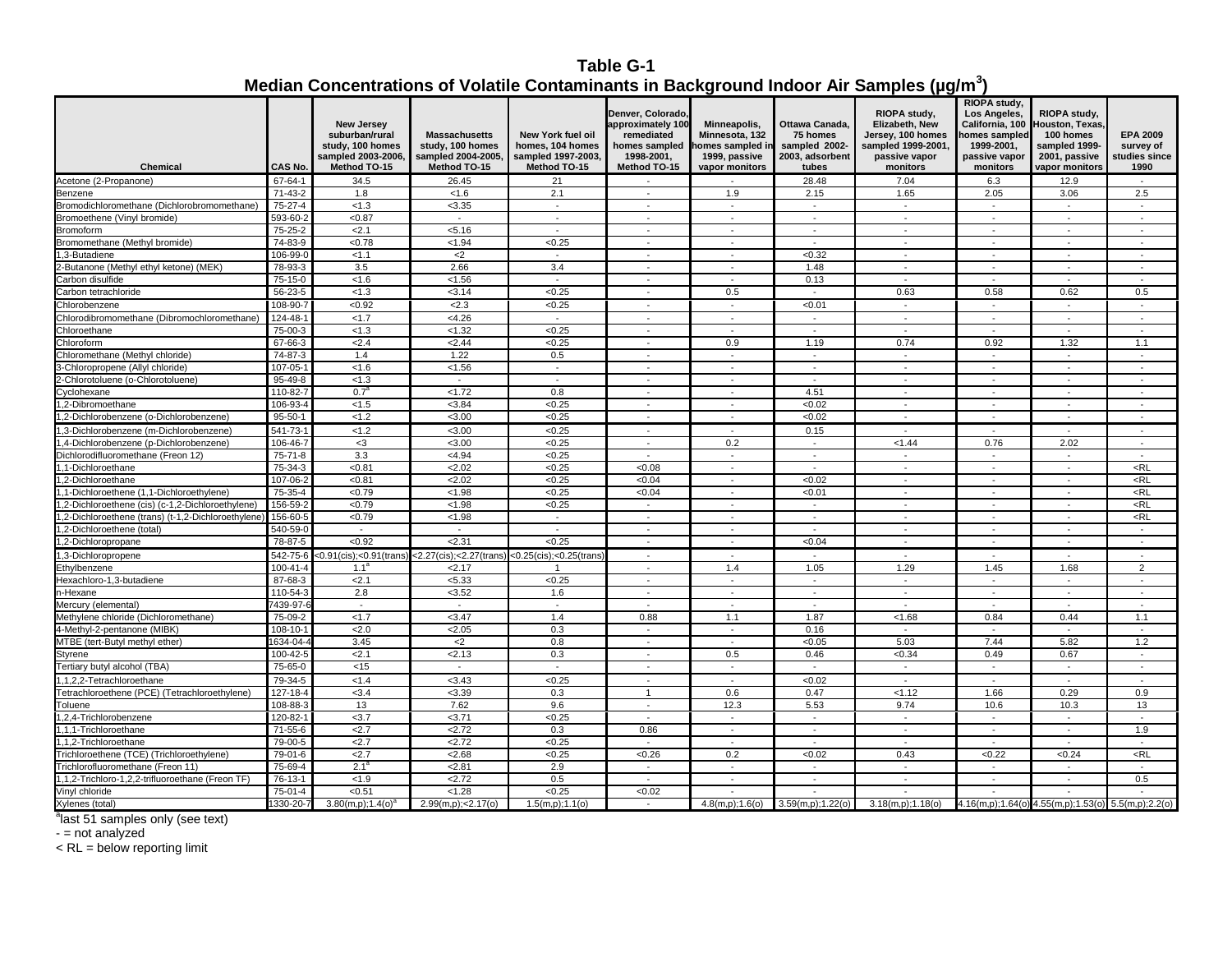# **Table G-2 90th Percentile Concentrations of Volatile Contaminants in Background Indoor Air Samples (µg/m<sup>3</sup> )**

| approximately 100<br>Minneapolis,<br>remediated homes<br>Minnesota, 132<br>homes sampled in<br>Ottawa Canada, 75<br><b>New Jersev</b><br>Massachusetts study,<br>New York fuel oil homes.<br>sampled 1998-<br>suburban/rural study,<br>100 homes sampled<br>104 homes sampled<br>2001, Method TO-<br>1999, passive vapor homes sampled 2002-EPA 2009 survey of<br>CAS No.<br>2003-2006, 100 homes<br>2004-2005, Method TO-15 1997-2003, Method TO-15<br>2003, adsorbent tubes studies since 1990<br><b>Chemical</b><br>15<br>monitors<br>67-64-1<br>76.4<br>Acetone (2-Propanone)<br>91<br>61.59<br>110<br>$\sim$<br>71-43-2<br>10<br>6.8<br>15<br>15.3<br>5.21<br>10<br>$\sim$<br>Bromodichloromethane (Dichlorobromomethane)<br>75-27-4<br>< 3.4<br>< 3.35<br>$\sim$<br>$\sim$<br>$\sim$<br>$\sim$<br>$\overline{\phantom{a}}$<br>593-60-2<br>2.2<br>$\overline{\phantom{a}}$<br>L.<br>$\sim$<br>$\overline{a}$<br>75-25-2<br>< 5.2<br>< 5.16<br>$\sim$<br>$\sim$<br>$\sim$<br>$\sim$<br>$\sim$<br>74-83-9<br><b>Bromomethane</b> (Methyl bromide)<br>< 1.9<br>< 1.94<br>0.6<br>$\sim$<br>$\sim$<br>106-99-0<br>,3-Butadiene<br>< 1.1<br>$<$ 2<br>1.64<br>$\blacksquare$<br>$\sim$<br>$\sim$<br>$\overline{a}$<br>-Butanone (Methyl ethyl ketone) (MEK)<br>78-93-3<br>12.1<br>9.65<br>16<br>6.66<br>$\sim$<br>$\sim$<br>$\sim$<br>75-15-0<br>< 1.56<br>arbon disulfide<br>< 1.6<br>0.86<br>$\sim$<br>$\sim$<br>$\overline{\phantom{a}}$<br>56-23-5<br>0.8<br>0.9<br>< 3.1<br>< 3.14<br>0.8<br>$\sim$<br>$\overline{\phantom{a}}$<br>108-90-7<br>2.3<br>2.3<br>< 0.25<br>< 0.01<br>Chlorobenzene<br>$\sim$<br>$\sim$<br>$\overline{\phantom{a}}$<br>hlorodibromomethane (Dibromochloromethane)<br>124-48-1<br><4.3<br><4.26<br>$\blacksquare$<br>$\blacksquare$<br>$\blacksquare$<br>< 0.25<br>75-00-3<br>< 1.3<br>< 1.32<br>Chloroethane<br>$\blacksquare$<br>$\sim$<br>$\blacksquare$<br>$\overline{\phantom{a}}$<br>4.39<br>67-66-3<br>2.62<br>2.46<br>1.4<br>3.4<br>3.9<br>hloroform<br>Chloromethane (Methyl chloride)<br>74-87-3<br>3.3<br>$\overline{2}$<br>1.75<br>$\sim$<br>$\sim$<br>$\sim$<br>$\sim$<br>-Chloropropene (Allyl chloride)<br>107-05-1<br>< 1.56<br>< 1.6<br>$\sim$<br>$\sim$<br>$\sim$<br>$\overline{\phantom{a}}$<br>$\overline{\phantom{a}}$<br>95-49-8<br>-Chlorotoluene (o-Chlorotoluene)<br>2.6<br>$\sim$<br>$\overline{a}$<br>$\overline{a}$<br>$\sim$<br>$\sim$<br>2.78<br>110-82-7<br>4.53<br>8.1<br>15.1<br>Cyclohexane<br>$\blacksquare$<br>$\sim$<br>$\sim$<br>106-93-4<br>< 3.8<br>< 3.84<br>< 0.25<br>< 0.02<br>,2-Dibromoethane<br>$\blacksquare$<br>$95 - 50 - 1$<br>0.7<br>1,2-Dichlorobenzene (o-Dichlorobenzene)<br>< 3.0<br>< 3.00<br>< 0.02<br>$\overline{\phantom{a}}$<br>$\ddot{\phantom{a}}$<br>$\ddot{\phantom{a}}$<br>.3-Dichlorobenzene (m-Dichlorobenzene)<br>541-73-1<br>< 3.0<br>< 3.00<br>0.6<br>1.05<br>$\sim$<br>$\sim$<br>$\overline{\phantom{a}}$<br>106-46-7<br>3.77<br>< 3.00<br>(4-Dichlorobenzene (p-Dichlorobenzene)<br>1.3<br>1.5<br>$\sim$<br>$\overline{\phantom{a}}$<br>75-71-8<br>4.98<br>15<br>Dichlorodifluoromethane (Freon 12)<br>9.56<br>$\blacksquare$<br>$\sim$<br>$\overline{\phantom{a}}$<br>$\sim$<br>,1-Dichloroethane<br>75-34-3<br>2.0<br>2.02<br>< 0.25<br>43.21<br><rl<br><math>\overline{a}</math><br/>107-06-2<br/>2.0<br/>2.02<br/>&lt; 0.25<br/>0.1<br/>&lt; 0.02<br/>0.15<br/>.2-Dichloroethane<br/><math display="inline">\mathbf{r}</math><br/>,1-Dichloroethene (1,1-Dichloroethylene)<br/>75-35-4<br/>2.0<br/>&lt; 0.25<br/>0.83<br/><math>&lt;</math>RL<br/>&lt; 1.98<br/><math display="inline">\overline{\phantom{a}}</math><br/><math display="inline">\overline{\phantom{a}}</math><br/>156-59-2<br/><math>&lt;</math>RL<br/>,2-Dichloroethene (cis) (c-1,2-Dichloroethylene)<br/>2.0<br/>&lt; 1.98<br/>&lt; 0.25<br/><math display="inline">\sim</math><br/><math display="inline">\overline{\phantom{a}}</math><br/><math display="inline">\sim</math><br/>156-60-5<br/><math>&lt;</math>RL<br/>,2-Dichloroethene (trans) (t-1,2-Dichloroethylene)<br/>2.0<br/>&lt; 1.98<br/><math display="inline">\sim</math><br/><math>\sim</math><br/><math display="inline">\sim</math><br/><math display="inline">\sim</math><br/>,2-Dichloroethene (total)<br/>540-59-0<br/><math display="inline">\sim</math><br/><math display="inline">\sim</math><br/><math display="inline">\overline{\phantom{a}}</math><br/><math display="inline">\blacksquare</math><br/><math display="inline">\sim</math><br/><math display="inline">\sim</math><br/><math display="inline">\sim</math><br/>78-87-5<br/>2.3<br/>2.31<br/>&lt; 0.25<br/>&lt;0.04<br/>1,2-Dichloropropane<br/><math>\overline{a}</math><br/>542-75-6<br/>&lt;2.27(cis);&lt;2.27(trans)<br/>,3-Dichloropropene<br/><math>&lt;</math>2.3(cis);<math>&lt;</math>2.3(trans)<br/><math>&lt;</math>0.25(cis);<math>&lt;</math>0.25(trans)<br/><math display="inline">\sim</math><br/><math display="inline">\sim</math><br/><math display="inline">\sim</math><br/><math display="inline">\sim</math><br/><math>100 - 41 - 4</math><br/>8.9<br/>4.76<br/>8.6<br/>thylbenzene<br/>9.64<br/>5.25<br/>7.3<br/><math display="inline">\overline{\phantom{a}}</math><br/>87-68-3<br/>Hexachloro-1,3-butadiene<br/>&lt; 5.3<br/>&lt; 5.33<br/>4.6<br/><math display="inline">\sim</math><br/><math display="inline">\sim</math><br/><math display="inline">\sim</math><br/><math>\sim</math><br/>16.2<br/>14.23<br/>18<br/>-Hexane<br/>110-54-3<br/><math display="inline">\blacksquare</math><br/><math display="inline">\overline{\phantom{a}}</math><br/><math display="inline">\sim</math><br/><math display="inline">\sim</math><br/>7439-97-6<br/>Aercury (elemental)<br/><math display="inline">\sim</math><br/>22<br/>75-09-2<br/>6.74<br/>10.53<br/>10<br/>11.5<br/>43<br/>10<br/>Methylene chloride (Dichloromethane)<br/>4-Methyl-2-pentanone (MIBK)<br/>108-10-1<br/>2.0<br/>2.05<br/>2.2<br/>0.8<br/><math display="inline">\sim</math><br/><math display="inline">\sim</math><br/><math display="inline">\sim</math><br/>40.7<br/>26<br/>MTBE (tert-Butyl methyl ether)<br/>1634-04-4<br/>38.31<br/>26<br/>&lt;0.05<br/><math>\ddot{\phantom{a}}</math><br/><math>\sim</math><br/>100-42-5<br/>2.1<br/>2.13<br/>1.3<br/>1.4<br/>1.49<br/><b>Styrene</b><br/><math display="inline">\sim</math><br/><math display="inline">\overline{\phantom{a}}</math><br/>Fertiary butyl alcohol (TBA)<br/>75-65-0<br/>&lt; 15<br/><math display="inline">\mathcal{L}</math><br/><math display="inline">\sim</math><br/><math display="inline">\blacksquare</math><br/><math display="inline">\blacksquare</math><br/><math display="inline">\blacksquare</math><br/>.1.2.2-Tetrachloroethane<br/>79-34-5<br/>&lt; 3.4<br/>&lt; 3.43<br/>&lt; 0.25<br/>&lt; 0.02<br/><math display="inline">\sim</math><br/><math>\overline{a}</math><br/>etrachloroethene (PCE) (Tetrachloroethylene)<br/>127-18-4<br/>4.39<br/>2.9<br/>4.5<br/>3.8<br/>3.25<br/>&lt; 3.39<br/>4<br/>108-88-3<br/>42.51<br/>58<br/>53.8<br/>25.47<br/>51<br/>60.8<br/>oluene<br/>3.4<br/>1,2,4-Trichlorobenzene<br/>120-82-1<br/>&lt; 3.7<br/><math>3.71</math><br/><math>\sim</math><br/><math display="inline">\sim</math><br/><math display="inline">\sim</math><br/><math>\sim</math><br/>.1.1-Trichloroethane<br/><math>71 - 55 - 6</math><br/>2.81<br/>2.72<br/>3.1<br/>5.1<br/>5.5<br/><math display="inline">\sim</math><br/><math display="inline">\sim</math><br/>79-00-5<br/>2.7<br/>2.72<br/>&lt; 0.25<br/><math display="inline">\sim</math><br/><math>\overline{\phantom{a}}</math><br/><math display="inline">\sim</math><br/><math>\ddot{\phantom{a}}</math><br/>Trichloroethene (TCE) (Trichloroethylene)<br/>79-01-6<br/>2.7<br/>2.68<br/>0.5<br/>0.3<br/>0.8<br/>0.19<br/>0.9<br/>75-69-4<br/>6.25<br/>3.56<br/>17<br/>richlorofluoromethane (Freon 11)<br/><math display="inline">\sim</math><br/><math display="inline">\sim</math><br/><math display="inline">\blacksquare</math><br/>76-13-1<br/>3.83<br/>1.8<br/>1.8<br/>,1,2-Trichloro-1,2,2-trifluoroethane (Freon TF)<br/>&lt; 3.8<br/><math display="inline">\overline{\phantom{a}}</math><br/><math display="inline">\sim</math><br/><math display="inline">\sim</math><br/>&lt; 0.25<br/>0.03<br/>75-01-4<br/>&lt; 1.3<br/>&lt; 1.28<br/><math display="inline">\overline{\phantom{a}}</math><br/><math>\sim</math><br/><math>\sim</math><br/>1330-20-7<br/>30.2(m,p);11.1(o)<br/>20.52(m,p);6.78(o)<br/>12(m,p);7.6(o)<br/>36.9(m,p); 11.4(o)<br/>16.35(m,p);6.48(o)<br/>27(m,p);10(o)</rl<br> |                             |  |  |                   |  |  |
|-----------------------------------------------------------------------------------------------------------------------------------------------------------------------------------------------------------------------------------------------------------------------------------------------------------------------------------------------------------------------------------------------------------------------------------------------------------------------------------------------------------------------------------------------------------------------------------------------------------------------------------------------------------------------------------------------------------------------------------------------------------------------------------------------------------------------------------------------------------------------------------------------------------------------------------------------------------------------------------------------------------------------------------------------------------------------------------------------------------------------------------------------------------------------------------------------------------------------------------------------------------------------------------------------------------------------------------------------------------------------------------------------------------------------------------------------------------------------------------------------------------------------------------------------------------------------------------------------------------------------------------------------------------------------------------------------------------------------------------------------------------------------------------------------------------------------------------------------------------------------------------------------------------------------------------------------------------------------------------------------------------------------------------------------------------------------------------------------------------------------------------------------------------------------------------------------------------------------------------------------------------------------------------------------------------------------------------------------------------------------------------------------------------------------------------------------------------------------------------------------------------------------------------------------------------------------------------------------------------------------------------------------------------------------------------------------------------------------------------------------------------------------------------------------------------------------------------------------------------------------------------------------------------------------------------------------------------------------------------------------------------------------------------------------------------------------------------------------------------------------------------------------------------------------------------------------------------------------------------------------------------------------------------------------------------------------------------------------------------------------------------------------------------------------------------------------------------------------------------------------------------------------------------------------------------------------------------------------------------------------------------------------------------------------------------------------------------------------------------------------------------------------------------------------------------------------------------------------------------------------------------------------------------------------------------------------------------------------------------------------------------------------------------------------------------------------------------------------------------------------------------------------------------------------------------------------------------------------------------------------------------------------------------------------------------------------------------------------------------------------------------------------------------------------------------------------------------------------------------------------------------------------------------------------------------------------------------------------------------------------------------------------------------------------------------------------------------------------------------------------------------------------------------------------------------------------------------------------------------------------------------------------------------------------------------------------------------------------------------------------------------------------------------------------------------------------------------------------------------------------------------------------------------------------------------------------------------------------------------------------------------------------------------------------------------------------------------------------------------------------------------------------------------------------------------------------------------------------------------------------------------------------------------------------------------------------------------------------------------------------------------------------------------------------------------------------------------------------------------------------------------------------------------------------------------------------------------------------------------------------------------------------------------------------------------------------------------------------------------------------------------------------------------------------------------------------------------------------------------------------------------------------------------------------------------------------------------------------------------------------------------------------------------------------------------------------------------------------------------------------------------------------------------------------------------------------------------------------------------------------------------------------------------------------------------------------------------------------------------------------------------------------------------------------------------------------------------------------------------------------------------------------------------------------------------------------------------------------------------------------------------------------------------------------------------------------------------------------------------------------------------------------------------------------------------------------------------------------------------------------------------------------------------------------------------------------------------------------------------------------------------------------------------------------------------------------------------------------------------------------------------------------------------------------------------------------------------------------------------------------------------------------------------------------------------------------------------------------------------------------------------------------------------------------------------------------------------------------------------------------------------------------------------------------------------------------------------------------------------------------------------------------------------------------------------------------------------------------------------------------------------------------------------------------------------------------------------------------------------------------------------------------------------------------------------------------------------------------------------------------------------------------------------------------------------------------------------------------------------------------------------------------------------------------------------------------------------------------------------------------------------------------------------------------------------------------------------------|-----------------------------|--|--|-------------------|--|--|
|                                                                                                                                                                                                                                                                                                                                                                                                                                                                                                                                                                                                                                                                                                                                                                                                                                                                                                                                                                                                                                                                                                                                                                                                                                                                                                                                                                                                                                                                                                                                                                                                                                                                                                                                                                                                                                                                                                                                                                                                                                                                                                                                                                                                                                                                                                                                                                                                                                                                                                                                                                                                                                                                                                                                                                                                                                                                                                                                                                                                                                                                                                                                                                                                                                                                                                                                                                                                                                                                                                                                                                                                                                                                                                                                                                                                                                                                                                                                                                                                                                                                                                                                                                                                                                                                                                                                                                                                                                                                                                                                                                                                                                                                                                                                                                                                                                                                                                                                                                                                                                                                                                                                                                                                                                                                                                                                                                                                                                                                                                                                                                                                                                                                                                                                                                                                                                                                                                                                                                                                                                                                                                                                                                                                                                                                                                                                                                                                                                                                                                                                                                                                                                                                                                                                                                                                                                                                                                                                                                                                                                                                                                                                                                                                                                                                                                                                                                                                                                                                                                                                                                                                                                                                                                                                                                                                                                                                                                                                                                                                                                                                                                                                                                                                                                                                                                                                                                                                                                                                                                                                                                                         |                             |  |  | Denver, Colorado, |  |  |
|                                                                                                                                                                                                                                                                                                                                                                                                                                                                                                                                                                                                                                                                                                                                                                                                                                                                                                                                                                                                                                                                                                                                                                                                                                                                                                                                                                                                                                                                                                                                                                                                                                                                                                                                                                                                                                                                                                                                                                                                                                                                                                                                                                                                                                                                                                                                                                                                                                                                                                                                                                                                                                                                                                                                                                                                                                                                                                                                                                                                                                                                                                                                                                                                                                                                                                                                                                                                                                                                                                                                                                                                                                                                                                                                                                                                                                                                                                                                                                                                                                                                                                                                                                                                                                                                                                                                                                                                                                                                                                                                                                                                                                                                                                                                                                                                                                                                                                                                                                                                                                                                                                                                                                                                                                                                                                                                                                                                                                                                                                                                                                                                                                                                                                                                                                                                                                                                                                                                                                                                                                                                                                                                                                                                                                                                                                                                                                                                                                                                                                                                                                                                                                                                                                                                                                                                                                                                                                                                                                                                                                                                                                                                                                                                                                                                                                                                                                                                                                                                                                                                                                                                                                                                                                                                                                                                                                                                                                                                                                                                                                                                                                                                                                                                                                                                                                                                                                                                                                                                                                                                                                                         |                             |  |  |                   |  |  |
|                                                                                                                                                                                                                                                                                                                                                                                                                                                                                                                                                                                                                                                                                                                                                                                                                                                                                                                                                                                                                                                                                                                                                                                                                                                                                                                                                                                                                                                                                                                                                                                                                                                                                                                                                                                                                                                                                                                                                                                                                                                                                                                                                                                                                                                                                                                                                                                                                                                                                                                                                                                                                                                                                                                                                                                                                                                                                                                                                                                                                                                                                                                                                                                                                                                                                                                                                                                                                                                                                                                                                                                                                                                                                                                                                                                                                                                                                                                                                                                                                                                                                                                                                                                                                                                                                                                                                                                                                                                                                                                                                                                                                                                                                                                                                                                                                                                                                                                                                                                                                                                                                                                                                                                                                                                                                                                                                                                                                                                                                                                                                                                                                                                                                                                                                                                                                                                                                                                                                                                                                                                                                                                                                                                                                                                                                                                                                                                                                                                                                                                                                                                                                                                                                                                                                                                                                                                                                                                                                                                                                                                                                                                                                                                                                                                                                                                                                                                                                                                                                                                                                                                                                                                                                                                                                                                                                                                                                                                                                                                                                                                                                                                                                                                                                                                                                                                                                                                                                                                                                                                                                                                         |                             |  |  |                   |  |  |
|                                                                                                                                                                                                                                                                                                                                                                                                                                                                                                                                                                                                                                                                                                                                                                                                                                                                                                                                                                                                                                                                                                                                                                                                                                                                                                                                                                                                                                                                                                                                                                                                                                                                                                                                                                                                                                                                                                                                                                                                                                                                                                                                                                                                                                                                                                                                                                                                                                                                                                                                                                                                                                                                                                                                                                                                                                                                                                                                                                                                                                                                                                                                                                                                                                                                                                                                                                                                                                                                                                                                                                                                                                                                                                                                                                                                                                                                                                                                                                                                                                                                                                                                                                                                                                                                                                                                                                                                                                                                                                                                                                                                                                                                                                                                                                                                                                                                                                                                                                                                                                                                                                                                                                                                                                                                                                                                                                                                                                                                                                                                                                                                                                                                                                                                                                                                                                                                                                                                                                                                                                                                                                                                                                                                                                                                                                                                                                                                                                                                                                                                                                                                                                                                                                                                                                                                                                                                                                                                                                                                                                                                                                                                                                                                                                                                                                                                                                                                                                                                                                                                                                                                                                                                                                                                                                                                                                                                                                                                                                                                                                                                                                                                                                                                                                                                                                                                                                                                                                                                                                                                                                                         | Benzene                     |  |  |                   |  |  |
|                                                                                                                                                                                                                                                                                                                                                                                                                                                                                                                                                                                                                                                                                                                                                                                                                                                                                                                                                                                                                                                                                                                                                                                                                                                                                                                                                                                                                                                                                                                                                                                                                                                                                                                                                                                                                                                                                                                                                                                                                                                                                                                                                                                                                                                                                                                                                                                                                                                                                                                                                                                                                                                                                                                                                                                                                                                                                                                                                                                                                                                                                                                                                                                                                                                                                                                                                                                                                                                                                                                                                                                                                                                                                                                                                                                                                                                                                                                                                                                                                                                                                                                                                                                                                                                                                                                                                                                                                                                                                                                                                                                                                                                                                                                                                                                                                                                                                                                                                                                                                                                                                                                                                                                                                                                                                                                                                                                                                                                                                                                                                                                                                                                                                                                                                                                                                                                                                                                                                                                                                                                                                                                                                                                                                                                                                                                                                                                                                                                                                                                                                                                                                                                                                                                                                                                                                                                                                                                                                                                                                                                                                                                                                                                                                                                                                                                                                                                                                                                                                                                                                                                                                                                                                                                                                                                                                                                                                                                                                                                                                                                                                                                                                                                                                                                                                                                                                                                                                                                                                                                                                                                         |                             |  |  |                   |  |  |
|                                                                                                                                                                                                                                                                                                                                                                                                                                                                                                                                                                                                                                                                                                                                                                                                                                                                                                                                                                                                                                                                                                                                                                                                                                                                                                                                                                                                                                                                                                                                                                                                                                                                                                                                                                                                                                                                                                                                                                                                                                                                                                                                                                                                                                                                                                                                                                                                                                                                                                                                                                                                                                                                                                                                                                                                                                                                                                                                                                                                                                                                                                                                                                                                                                                                                                                                                                                                                                                                                                                                                                                                                                                                                                                                                                                                                                                                                                                                                                                                                                                                                                                                                                                                                                                                                                                                                                                                                                                                                                                                                                                                                                                                                                                                                                                                                                                                                                                                                                                                                                                                                                                                                                                                                                                                                                                                                                                                                                                                                                                                                                                                                                                                                                                                                                                                                                                                                                                                                                                                                                                                                                                                                                                                                                                                                                                                                                                                                                                                                                                                                                                                                                                                                                                                                                                                                                                                                                                                                                                                                                                                                                                                                                                                                                                                                                                                                                                                                                                                                                                                                                                                                                                                                                                                                                                                                                                                                                                                                                                                                                                                                                                                                                                                                                                                                                                                                                                                                                                                                                                                                                                         | Bromoethene (Vinyl bromide) |  |  |                   |  |  |
|                                                                                                                                                                                                                                                                                                                                                                                                                                                                                                                                                                                                                                                                                                                                                                                                                                                                                                                                                                                                                                                                                                                                                                                                                                                                                                                                                                                                                                                                                                                                                                                                                                                                                                                                                                                                                                                                                                                                                                                                                                                                                                                                                                                                                                                                                                                                                                                                                                                                                                                                                                                                                                                                                                                                                                                                                                                                                                                                                                                                                                                                                                                                                                                                                                                                                                                                                                                                                                                                                                                                                                                                                                                                                                                                                                                                                                                                                                                                                                                                                                                                                                                                                                                                                                                                                                                                                                                                                                                                                                                                                                                                                                                                                                                                                                                                                                                                                                                                                                                                                                                                                                                                                                                                                                                                                                                                                                                                                                                                                                                                                                                                                                                                                                                                                                                                                                                                                                                                                                                                                                                                                                                                                                                                                                                                                                                                                                                                                                                                                                                                                                                                                                                                                                                                                                                                                                                                                                                                                                                                                                                                                                                                                                                                                                                                                                                                                                                                                                                                                                                                                                                                                                                                                                                                                                                                                                                                                                                                                                                                                                                                                                                                                                                                                                                                                                                                                                                                                                                                                                                                                                                         | <b>Bromoform</b>            |  |  |                   |  |  |
|                                                                                                                                                                                                                                                                                                                                                                                                                                                                                                                                                                                                                                                                                                                                                                                                                                                                                                                                                                                                                                                                                                                                                                                                                                                                                                                                                                                                                                                                                                                                                                                                                                                                                                                                                                                                                                                                                                                                                                                                                                                                                                                                                                                                                                                                                                                                                                                                                                                                                                                                                                                                                                                                                                                                                                                                                                                                                                                                                                                                                                                                                                                                                                                                                                                                                                                                                                                                                                                                                                                                                                                                                                                                                                                                                                                                                                                                                                                                                                                                                                                                                                                                                                                                                                                                                                                                                                                                                                                                                                                                                                                                                                                                                                                                                                                                                                                                                                                                                                                                                                                                                                                                                                                                                                                                                                                                                                                                                                                                                                                                                                                                                                                                                                                                                                                                                                                                                                                                                                                                                                                                                                                                                                                                                                                                                                                                                                                                                                                                                                                                                                                                                                                                                                                                                                                                                                                                                                                                                                                                                                                                                                                                                                                                                                                                                                                                                                                                                                                                                                                                                                                                                                                                                                                                                                                                                                                                                                                                                                                                                                                                                                                                                                                                                                                                                                                                                                                                                                                                                                                                                                                         |                             |  |  |                   |  |  |
|                                                                                                                                                                                                                                                                                                                                                                                                                                                                                                                                                                                                                                                                                                                                                                                                                                                                                                                                                                                                                                                                                                                                                                                                                                                                                                                                                                                                                                                                                                                                                                                                                                                                                                                                                                                                                                                                                                                                                                                                                                                                                                                                                                                                                                                                                                                                                                                                                                                                                                                                                                                                                                                                                                                                                                                                                                                                                                                                                                                                                                                                                                                                                                                                                                                                                                                                                                                                                                                                                                                                                                                                                                                                                                                                                                                                                                                                                                                                                                                                                                                                                                                                                                                                                                                                                                                                                                                                                                                                                                                                                                                                                                                                                                                                                                                                                                                                                                                                                                                                                                                                                                                                                                                                                                                                                                                                                                                                                                                                                                                                                                                                                                                                                                                                                                                                                                                                                                                                                                                                                                                                                                                                                                                                                                                                                                                                                                                                                                                                                                                                                                                                                                                                                                                                                                                                                                                                                                                                                                                                                                                                                                                                                                                                                                                                                                                                                                                                                                                                                                                                                                                                                                                                                                                                                                                                                                                                                                                                                                                                                                                                                                                                                                                                                                                                                                                                                                                                                                                                                                                                                                                         |                             |  |  |                   |  |  |
|                                                                                                                                                                                                                                                                                                                                                                                                                                                                                                                                                                                                                                                                                                                                                                                                                                                                                                                                                                                                                                                                                                                                                                                                                                                                                                                                                                                                                                                                                                                                                                                                                                                                                                                                                                                                                                                                                                                                                                                                                                                                                                                                                                                                                                                                                                                                                                                                                                                                                                                                                                                                                                                                                                                                                                                                                                                                                                                                                                                                                                                                                                                                                                                                                                                                                                                                                                                                                                                                                                                                                                                                                                                                                                                                                                                                                                                                                                                                                                                                                                                                                                                                                                                                                                                                                                                                                                                                                                                                                                                                                                                                                                                                                                                                                                                                                                                                                                                                                                                                                                                                                                                                                                                                                                                                                                                                                                                                                                                                                                                                                                                                                                                                                                                                                                                                                                                                                                                                                                                                                                                                                                                                                                                                                                                                                                                                                                                                                                                                                                                                                                                                                                                                                                                                                                                                                                                                                                                                                                                                                                                                                                                                                                                                                                                                                                                                                                                                                                                                                                                                                                                                                                                                                                                                                                                                                                                                                                                                                                                                                                                                                                                                                                                                                                                                                                                                                                                                                                                                                                                                                                                         |                             |  |  |                   |  |  |
|                                                                                                                                                                                                                                                                                                                                                                                                                                                                                                                                                                                                                                                                                                                                                                                                                                                                                                                                                                                                                                                                                                                                                                                                                                                                                                                                                                                                                                                                                                                                                                                                                                                                                                                                                                                                                                                                                                                                                                                                                                                                                                                                                                                                                                                                                                                                                                                                                                                                                                                                                                                                                                                                                                                                                                                                                                                                                                                                                                                                                                                                                                                                                                                                                                                                                                                                                                                                                                                                                                                                                                                                                                                                                                                                                                                                                                                                                                                                                                                                                                                                                                                                                                                                                                                                                                                                                                                                                                                                                                                                                                                                                                                                                                                                                                                                                                                                                                                                                                                                                                                                                                                                                                                                                                                                                                                                                                                                                                                                                                                                                                                                                                                                                                                                                                                                                                                                                                                                                                                                                                                                                                                                                                                                                                                                                                                                                                                                                                                                                                                                                                                                                                                                                                                                                                                                                                                                                                                                                                                                                                                                                                                                                                                                                                                                                                                                                                                                                                                                                                                                                                                                                                                                                                                                                                                                                                                                                                                                                                                                                                                                                                                                                                                                                                                                                                                                                                                                                                                                                                                                                                                         |                             |  |  |                   |  |  |
|                                                                                                                                                                                                                                                                                                                                                                                                                                                                                                                                                                                                                                                                                                                                                                                                                                                                                                                                                                                                                                                                                                                                                                                                                                                                                                                                                                                                                                                                                                                                                                                                                                                                                                                                                                                                                                                                                                                                                                                                                                                                                                                                                                                                                                                                                                                                                                                                                                                                                                                                                                                                                                                                                                                                                                                                                                                                                                                                                                                                                                                                                                                                                                                                                                                                                                                                                                                                                                                                                                                                                                                                                                                                                                                                                                                                                                                                                                                                                                                                                                                                                                                                                                                                                                                                                                                                                                                                                                                                                                                                                                                                                                                                                                                                                                                                                                                                                                                                                                                                                                                                                                                                                                                                                                                                                                                                                                                                                                                                                                                                                                                                                                                                                                                                                                                                                                                                                                                                                                                                                                                                                                                                                                                                                                                                                                                                                                                                                                                                                                                                                                                                                                                                                                                                                                                                                                                                                                                                                                                                                                                                                                                                                                                                                                                                                                                                                                                                                                                                                                                                                                                                                                                                                                                                                                                                                                                                                                                                                                                                                                                                                                                                                                                                                                                                                                                                                                                                                                                                                                                                                                                         | Carbon tetrachloride        |  |  |                   |  |  |
|                                                                                                                                                                                                                                                                                                                                                                                                                                                                                                                                                                                                                                                                                                                                                                                                                                                                                                                                                                                                                                                                                                                                                                                                                                                                                                                                                                                                                                                                                                                                                                                                                                                                                                                                                                                                                                                                                                                                                                                                                                                                                                                                                                                                                                                                                                                                                                                                                                                                                                                                                                                                                                                                                                                                                                                                                                                                                                                                                                                                                                                                                                                                                                                                                                                                                                                                                                                                                                                                                                                                                                                                                                                                                                                                                                                                                                                                                                                                                                                                                                                                                                                                                                                                                                                                                                                                                                                                                                                                                                                                                                                                                                                                                                                                                                                                                                                                                                                                                                                                                                                                                                                                                                                                                                                                                                                                                                                                                                                                                                                                                                                                                                                                                                                                                                                                                                                                                                                                                                                                                                                                                                                                                                                                                                                                                                                                                                                                                                                                                                                                                                                                                                                                                                                                                                                                                                                                                                                                                                                                                                                                                                                                                                                                                                                                                                                                                                                                                                                                                                                                                                                                                                                                                                                                                                                                                                                                                                                                                                                                                                                                                                                                                                                                                                                                                                                                                                                                                                                                                                                                                                                         |                             |  |  |                   |  |  |
|                                                                                                                                                                                                                                                                                                                                                                                                                                                                                                                                                                                                                                                                                                                                                                                                                                                                                                                                                                                                                                                                                                                                                                                                                                                                                                                                                                                                                                                                                                                                                                                                                                                                                                                                                                                                                                                                                                                                                                                                                                                                                                                                                                                                                                                                                                                                                                                                                                                                                                                                                                                                                                                                                                                                                                                                                                                                                                                                                                                                                                                                                                                                                                                                                                                                                                                                                                                                                                                                                                                                                                                                                                                                                                                                                                                                                                                                                                                                                                                                                                                                                                                                                                                                                                                                                                                                                                                                                                                                                                                                                                                                                                                                                                                                                                                                                                                                                                                                                                                                                                                                                                                                                                                                                                                                                                                                                                                                                                                                                                                                                                                                                                                                                                                                                                                                                                                                                                                                                                                                                                                                                                                                                                                                                                                                                                                                                                                                                                                                                                                                                                                                                                                                                                                                                                                                                                                                                                                                                                                                                                                                                                                                                                                                                                                                                                                                                                                                                                                                                                                                                                                                                                                                                                                                                                                                                                                                                                                                                                                                                                                                                                                                                                                                                                                                                                                                                                                                                                                                                                                                                                                         |                             |  |  |                   |  |  |
|                                                                                                                                                                                                                                                                                                                                                                                                                                                                                                                                                                                                                                                                                                                                                                                                                                                                                                                                                                                                                                                                                                                                                                                                                                                                                                                                                                                                                                                                                                                                                                                                                                                                                                                                                                                                                                                                                                                                                                                                                                                                                                                                                                                                                                                                                                                                                                                                                                                                                                                                                                                                                                                                                                                                                                                                                                                                                                                                                                                                                                                                                                                                                                                                                                                                                                                                                                                                                                                                                                                                                                                                                                                                                                                                                                                                                                                                                                                                                                                                                                                                                                                                                                                                                                                                                                                                                                                                                                                                                                                                                                                                                                                                                                                                                                                                                                                                                                                                                                                                                                                                                                                                                                                                                                                                                                                                                                                                                                                                                                                                                                                                                                                                                                                                                                                                                                                                                                                                                                                                                                                                                                                                                                                                                                                                                                                                                                                                                                                                                                                                                                                                                                                                                                                                                                                                                                                                                                                                                                                                                                                                                                                                                                                                                                                                                                                                                                                                                                                                                                                                                                                                                                                                                                                                                                                                                                                                                                                                                                                                                                                                                                                                                                                                                                                                                                                                                                                                                                                                                                                                                                                         |                             |  |  |                   |  |  |
|                                                                                                                                                                                                                                                                                                                                                                                                                                                                                                                                                                                                                                                                                                                                                                                                                                                                                                                                                                                                                                                                                                                                                                                                                                                                                                                                                                                                                                                                                                                                                                                                                                                                                                                                                                                                                                                                                                                                                                                                                                                                                                                                                                                                                                                                                                                                                                                                                                                                                                                                                                                                                                                                                                                                                                                                                                                                                                                                                                                                                                                                                                                                                                                                                                                                                                                                                                                                                                                                                                                                                                                                                                                                                                                                                                                                                                                                                                                                                                                                                                                                                                                                                                                                                                                                                                                                                                                                                                                                                                                                                                                                                                                                                                                                                                                                                                                                                                                                                                                                                                                                                                                                                                                                                                                                                                                                                                                                                                                                                                                                                                                                                                                                                                                                                                                                                                                                                                                                                                                                                                                                                                                                                                                                                                                                                                                                                                                                                                                                                                                                                                                                                                                                                                                                                                                                                                                                                                                                                                                                                                                                                                                                                                                                                                                                                                                                                                                                                                                                                                                                                                                                                                                                                                                                                                                                                                                                                                                                                                                                                                                                                                                                                                                                                                                                                                                                                                                                                                                                                                                                                                                         |                             |  |  |                   |  |  |
|                                                                                                                                                                                                                                                                                                                                                                                                                                                                                                                                                                                                                                                                                                                                                                                                                                                                                                                                                                                                                                                                                                                                                                                                                                                                                                                                                                                                                                                                                                                                                                                                                                                                                                                                                                                                                                                                                                                                                                                                                                                                                                                                                                                                                                                                                                                                                                                                                                                                                                                                                                                                                                                                                                                                                                                                                                                                                                                                                                                                                                                                                                                                                                                                                                                                                                                                                                                                                                                                                                                                                                                                                                                                                                                                                                                                                                                                                                                                                                                                                                                                                                                                                                                                                                                                                                                                                                                                                                                                                                                                                                                                                                                                                                                                                                                                                                                                                                                                                                                                                                                                                                                                                                                                                                                                                                                                                                                                                                                                                                                                                                                                                                                                                                                                                                                                                                                                                                                                                                                                                                                                                                                                                                                                                                                                                                                                                                                                                                                                                                                                                                                                                                                                                                                                                                                                                                                                                                                                                                                                                                                                                                                                                                                                                                                                                                                                                                                                                                                                                                                                                                                                                                                                                                                                                                                                                                                                                                                                                                                                                                                                                                                                                                                                                                                                                                                                                                                                                                                                                                                                                                                         |                             |  |  |                   |  |  |
|                                                                                                                                                                                                                                                                                                                                                                                                                                                                                                                                                                                                                                                                                                                                                                                                                                                                                                                                                                                                                                                                                                                                                                                                                                                                                                                                                                                                                                                                                                                                                                                                                                                                                                                                                                                                                                                                                                                                                                                                                                                                                                                                                                                                                                                                                                                                                                                                                                                                                                                                                                                                                                                                                                                                                                                                                                                                                                                                                                                                                                                                                                                                                                                                                                                                                                                                                                                                                                                                                                                                                                                                                                                                                                                                                                                                                                                                                                                                                                                                                                                                                                                                                                                                                                                                                                                                                                                                                                                                                                                                                                                                                                                                                                                                                                                                                                                                                                                                                                                                                                                                                                                                                                                                                                                                                                                                                                                                                                                                                                                                                                                                                                                                                                                                                                                                                                                                                                                                                                                                                                                                                                                                                                                                                                                                                                                                                                                                                                                                                                                                                                                                                                                                                                                                                                                                                                                                                                                                                                                                                                                                                                                                                                                                                                                                                                                                                                                                                                                                                                                                                                                                                                                                                                                                                                                                                                                                                                                                                                                                                                                                                                                                                                                                                                                                                                                                                                                                                                                                                                                                                                                         |                             |  |  |                   |  |  |
|                                                                                                                                                                                                                                                                                                                                                                                                                                                                                                                                                                                                                                                                                                                                                                                                                                                                                                                                                                                                                                                                                                                                                                                                                                                                                                                                                                                                                                                                                                                                                                                                                                                                                                                                                                                                                                                                                                                                                                                                                                                                                                                                                                                                                                                                                                                                                                                                                                                                                                                                                                                                                                                                                                                                                                                                                                                                                                                                                                                                                                                                                                                                                                                                                                                                                                                                                                                                                                                                                                                                                                                                                                                                                                                                                                                                                                                                                                                                                                                                                                                                                                                                                                                                                                                                                                                                                                                                                                                                                                                                                                                                                                                                                                                                                                                                                                                                                                                                                                                                                                                                                                                                                                                                                                                                                                                                                                                                                                                                                                                                                                                                                                                                                                                                                                                                                                                                                                                                                                                                                                                                                                                                                                                                                                                                                                                                                                                                                                                                                                                                                                                                                                                                                                                                                                                                                                                                                                                                                                                                                                                                                                                                                                                                                                                                                                                                                                                                                                                                                                                                                                                                                                                                                                                                                                                                                                                                                                                                                                                                                                                                                                                                                                                                                                                                                                                                                                                                                                                                                                                                                                                         |                             |  |  |                   |  |  |
|                                                                                                                                                                                                                                                                                                                                                                                                                                                                                                                                                                                                                                                                                                                                                                                                                                                                                                                                                                                                                                                                                                                                                                                                                                                                                                                                                                                                                                                                                                                                                                                                                                                                                                                                                                                                                                                                                                                                                                                                                                                                                                                                                                                                                                                                                                                                                                                                                                                                                                                                                                                                                                                                                                                                                                                                                                                                                                                                                                                                                                                                                                                                                                                                                                                                                                                                                                                                                                                                                                                                                                                                                                                                                                                                                                                                                                                                                                                                                                                                                                                                                                                                                                                                                                                                                                                                                                                                                                                                                                                                                                                                                                                                                                                                                                                                                                                                                                                                                                                                                                                                                                                                                                                                                                                                                                                                                                                                                                                                                                                                                                                                                                                                                                                                                                                                                                                                                                                                                                                                                                                                                                                                                                                                                                                                                                                                                                                                                                                                                                                                                                                                                                                                                                                                                                                                                                                                                                                                                                                                                                                                                                                                                                                                                                                                                                                                                                                                                                                                                                                                                                                                                                                                                                                                                                                                                                                                                                                                                                                                                                                                                                                                                                                                                                                                                                                                                                                                                                                                                                                                                                                         |                             |  |  |                   |  |  |
|                                                                                                                                                                                                                                                                                                                                                                                                                                                                                                                                                                                                                                                                                                                                                                                                                                                                                                                                                                                                                                                                                                                                                                                                                                                                                                                                                                                                                                                                                                                                                                                                                                                                                                                                                                                                                                                                                                                                                                                                                                                                                                                                                                                                                                                                                                                                                                                                                                                                                                                                                                                                                                                                                                                                                                                                                                                                                                                                                                                                                                                                                                                                                                                                                                                                                                                                                                                                                                                                                                                                                                                                                                                                                                                                                                                                                                                                                                                                                                                                                                                                                                                                                                                                                                                                                                                                                                                                                                                                                                                                                                                                                                                                                                                                                                                                                                                                                                                                                                                                                                                                                                                                                                                                                                                                                                                                                                                                                                                                                                                                                                                                                                                                                                                                                                                                                                                                                                                                                                                                                                                                                                                                                                                                                                                                                                                                                                                                                                                                                                                                                                                                                                                                                                                                                                                                                                                                                                                                                                                                                                                                                                                                                                                                                                                                                                                                                                                                                                                                                                                                                                                                                                                                                                                                                                                                                                                                                                                                                                                                                                                                                                                                                                                                                                                                                                                                                                                                                                                                                                                                                                                         |                             |  |  |                   |  |  |
|                                                                                                                                                                                                                                                                                                                                                                                                                                                                                                                                                                                                                                                                                                                                                                                                                                                                                                                                                                                                                                                                                                                                                                                                                                                                                                                                                                                                                                                                                                                                                                                                                                                                                                                                                                                                                                                                                                                                                                                                                                                                                                                                                                                                                                                                                                                                                                                                                                                                                                                                                                                                                                                                                                                                                                                                                                                                                                                                                                                                                                                                                                                                                                                                                                                                                                                                                                                                                                                                                                                                                                                                                                                                                                                                                                                                                                                                                                                                                                                                                                                                                                                                                                                                                                                                                                                                                                                                                                                                                                                                                                                                                                                                                                                                                                                                                                                                                                                                                                                                                                                                                                                                                                                                                                                                                                                                                                                                                                                                                                                                                                                                                                                                                                                                                                                                                                                                                                                                                                                                                                                                                                                                                                                                                                                                                                                                                                                                                                                                                                                                                                                                                                                                                                                                                                                                                                                                                                                                                                                                                                                                                                                                                                                                                                                                                                                                                                                                                                                                                                                                                                                                                                                                                                                                                                                                                                                                                                                                                                                                                                                                                                                                                                                                                                                                                                                                                                                                                                                                                                                                                                                         |                             |  |  |                   |  |  |
|                                                                                                                                                                                                                                                                                                                                                                                                                                                                                                                                                                                                                                                                                                                                                                                                                                                                                                                                                                                                                                                                                                                                                                                                                                                                                                                                                                                                                                                                                                                                                                                                                                                                                                                                                                                                                                                                                                                                                                                                                                                                                                                                                                                                                                                                                                                                                                                                                                                                                                                                                                                                                                                                                                                                                                                                                                                                                                                                                                                                                                                                                                                                                                                                                                                                                                                                                                                                                                                                                                                                                                                                                                                                                                                                                                                                                                                                                                                                                                                                                                                                                                                                                                                                                                                                                                                                                                                                                                                                                                                                                                                                                                                                                                                                                                                                                                                                                                                                                                                                                                                                                                                                                                                                                                                                                                                                                                                                                                                                                                                                                                                                                                                                                                                                                                                                                                                                                                                                                                                                                                                                                                                                                                                                                                                                                                                                                                                                                                                                                                                                                                                                                                                                                                                                                                                                                                                                                                                                                                                                                                                                                                                                                                                                                                                                                                                                                                                                                                                                                                                                                                                                                                                                                                                                                                                                                                                                                                                                                                                                                                                                                                                                                                                                                                                                                                                                                                                                                                                                                                                                                                                         |                             |  |  |                   |  |  |
|                                                                                                                                                                                                                                                                                                                                                                                                                                                                                                                                                                                                                                                                                                                                                                                                                                                                                                                                                                                                                                                                                                                                                                                                                                                                                                                                                                                                                                                                                                                                                                                                                                                                                                                                                                                                                                                                                                                                                                                                                                                                                                                                                                                                                                                                                                                                                                                                                                                                                                                                                                                                                                                                                                                                                                                                                                                                                                                                                                                                                                                                                                                                                                                                                                                                                                                                                                                                                                                                                                                                                                                                                                                                                                                                                                                                                                                                                                                                                                                                                                                                                                                                                                                                                                                                                                                                                                                                                                                                                                                                                                                                                                                                                                                                                                                                                                                                                                                                                                                                                                                                                                                                                                                                                                                                                                                                                                                                                                                                                                                                                                                                                                                                                                                                                                                                                                                                                                                                                                                                                                                                                                                                                                                                                                                                                                                                                                                                                                                                                                                                                                                                                                                                                                                                                                                                                                                                                                                                                                                                                                                                                                                                                                                                                                                                                                                                                                                                                                                                                                                                                                                                                                                                                                                                                                                                                                                                                                                                                                                                                                                                                                                                                                                                                                                                                                                                                                                                                                                                                                                                                                                         |                             |  |  |                   |  |  |
|                                                                                                                                                                                                                                                                                                                                                                                                                                                                                                                                                                                                                                                                                                                                                                                                                                                                                                                                                                                                                                                                                                                                                                                                                                                                                                                                                                                                                                                                                                                                                                                                                                                                                                                                                                                                                                                                                                                                                                                                                                                                                                                                                                                                                                                                                                                                                                                                                                                                                                                                                                                                                                                                                                                                                                                                                                                                                                                                                                                                                                                                                                                                                                                                                                                                                                                                                                                                                                                                                                                                                                                                                                                                                                                                                                                                                                                                                                                                                                                                                                                                                                                                                                                                                                                                                                                                                                                                                                                                                                                                                                                                                                                                                                                                                                                                                                                                                                                                                                                                                                                                                                                                                                                                                                                                                                                                                                                                                                                                                                                                                                                                                                                                                                                                                                                                                                                                                                                                                                                                                                                                                                                                                                                                                                                                                                                                                                                                                                                                                                                                                                                                                                                                                                                                                                                                                                                                                                                                                                                                                                                                                                                                                                                                                                                                                                                                                                                                                                                                                                                                                                                                                                                                                                                                                                                                                                                                                                                                                                                                                                                                                                                                                                                                                                                                                                                                                                                                                                                                                                                                                                                         |                             |  |  |                   |  |  |
|                                                                                                                                                                                                                                                                                                                                                                                                                                                                                                                                                                                                                                                                                                                                                                                                                                                                                                                                                                                                                                                                                                                                                                                                                                                                                                                                                                                                                                                                                                                                                                                                                                                                                                                                                                                                                                                                                                                                                                                                                                                                                                                                                                                                                                                                                                                                                                                                                                                                                                                                                                                                                                                                                                                                                                                                                                                                                                                                                                                                                                                                                                                                                                                                                                                                                                                                                                                                                                                                                                                                                                                                                                                                                                                                                                                                                                                                                                                                                                                                                                                                                                                                                                                                                                                                                                                                                                                                                                                                                                                                                                                                                                                                                                                                                                                                                                                                                                                                                                                                                                                                                                                                                                                                                                                                                                                                                                                                                                                                                                                                                                                                                                                                                                                                                                                                                                                                                                                                                                                                                                                                                                                                                                                                                                                                                                                                                                                                                                                                                                                                                                                                                                                                                                                                                                                                                                                                                                                                                                                                                                                                                                                                                                                                                                                                                                                                                                                                                                                                                                                                                                                                                                                                                                                                                                                                                                                                                                                                                                                                                                                                                                                                                                                                                                                                                                                                                                                                                                                                                                                                                                                         |                             |  |  |                   |  |  |
|                                                                                                                                                                                                                                                                                                                                                                                                                                                                                                                                                                                                                                                                                                                                                                                                                                                                                                                                                                                                                                                                                                                                                                                                                                                                                                                                                                                                                                                                                                                                                                                                                                                                                                                                                                                                                                                                                                                                                                                                                                                                                                                                                                                                                                                                                                                                                                                                                                                                                                                                                                                                                                                                                                                                                                                                                                                                                                                                                                                                                                                                                                                                                                                                                                                                                                                                                                                                                                                                                                                                                                                                                                                                                                                                                                                                                                                                                                                                                                                                                                                                                                                                                                                                                                                                                                                                                                                                                                                                                                                                                                                                                                                                                                                                                                                                                                                                                                                                                                                                                                                                                                                                                                                                                                                                                                                                                                                                                                                                                                                                                                                                                                                                                                                                                                                                                                                                                                                                                                                                                                                                                                                                                                                                                                                                                                                                                                                                                                                                                                                                                                                                                                                                                                                                                                                                                                                                                                                                                                                                                                                                                                                                                                                                                                                                                                                                                                                                                                                                                                                                                                                                                                                                                                                                                                                                                                                                                                                                                                                                                                                                                                                                                                                                                                                                                                                                                                                                                                                                                                                                                                                         |                             |  |  |                   |  |  |
|                                                                                                                                                                                                                                                                                                                                                                                                                                                                                                                                                                                                                                                                                                                                                                                                                                                                                                                                                                                                                                                                                                                                                                                                                                                                                                                                                                                                                                                                                                                                                                                                                                                                                                                                                                                                                                                                                                                                                                                                                                                                                                                                                                                                                                                                                                                                                                                                                                                                                                                                                                                                                                                                                                                                                                                                                                                                                                                                                                                                                                                                                                                                                                                                                                                                                                                                                                                                                                                                                                                                                                                                                                                                                                                                                                                                                                                                                                                                                                                                                                                                                                                                                                                                                                                                                                                                                                                                                                                                                                                                                                                                                                                                                                                                                                                                                                                                                                                                                                                                                                                                                                                                                                                                                                                                                                                                                                                                                                                                                                                                                                                                                                                                                                                                                                                                                                                                                                                                                                                                                                                                                                                                                                                                                                                                                                                                                                                                                                                                                                                                                                                                                                                                                                                                                                                                                                                                                                                                                                                                                                                                                                                                                                                                                                                                                                                                                                                                                                                                                                                                                                                                                                                                                                                                                                                                                                                                                                                                                                                                                                                                                                                                                                                                                                                                                                                                                                                                                                                                                                                                                                                         |                             |  |  |                   |  |  |
|                                                                                                                                                                                                                                                                                                                                                                                                                                                                                                                                                                                                                                                                                                                                                                                                                                                                                                                                                                                                                                                                                                                                                                                                                                                                                                                                                                                                                                                                                                                                                                                                                                                                                                                                                                                                                                                                                                                                                                                                                                                                                                                                                                                                                                                                                                                                                                                                                                                                                                                                                                                                                                                                                                                                                                                                                                                                                                                                                                                                                                                                                                                                                                                                                                                                                                                                                                                                                                                                                                                                                                                                                                                                                                                                                                                                                                                                                                                                                                                                                                                                                                                                                                                                                                                                                                                                                                                                                                                                                                                                                                                                                                                                                                                                                                                                                                                                                                                                                                                                                                                                                                                                                                                                                                                                                                                                                                                                                                                                                                                                                                                                                                                                                                                                                                                                                                                                                                                                                                                                                                                                                                                                                                                                                                                                                                                                                                                                                                                                                                                                                                                                                                                                                                                                                                                                                                                                                                                                                                                                                                                                                                                                                                                                                                                                                                                                                                                                                                                                                                                                                                                                                                                                                                                                                                                                                                                                                                                                                                                                                                                                                                                                                                                                                                                                                                                                                                                                                                                                                                                                                                                         |                             |  |  |                   |  |  |
|                                                                                                                                                                                                                                                                                                                                                                                                                                                                                                                                                                                                                                                                                                                                                                                                                                                                                                                                                                                                                                                                                                                                                                                                                                                                                                                                                                                                                                                                                                                                                                                                                                                                                                                                                                                                                                                                                                                                                                                                                                                                                                                                                                                                                                                                                                                                                                                                                                                                                                                                                                                                                                                                                                                                                                                                                                                                                                                                                                                                                                                                                                                                                                                                                                                                                                                                                                                                                                                                                                                                                                                                                                                                                                                                                                                                                                                                                                                                                                                                                                                                                                                                                                                                                                                                                                                                                                                                                                                                                                                                                                                                                                                                                                                                                                                                                                                                                                                                                                                                                                                                                                                                                                                                                                                                                                                                                                                                                                                                                                                                                                                                                                                                                                                                                                                                                                                                                                                                                                                                                                                                                                                                                                                                                                                                                                                                                                                                                                                                                                                                                                                                                                                                                                                                                                                                                                                                                                                                                                                                                                                                                                                                                                                                                                                                                                                                                                                                                                                                                                                                                                                                                                                                                                                                                                                                                                                                                                                                                                                                                                                                                                                                                                                                                                                                                                                                                                                                                                                                                                                                                                                         |                             |  |  |                   |  |  |
|                                                                                                                                                                                                                                                                                                                                                                                                                                                                                                                                                                                                                                                                                                                                                                                                                                                                                                                                                                                                                                                                                                                                                                                                                                                                                                                                                                                                                                                                                                                                                                                                                                                                                                                                                                                                                                                                                                                                                                                                                                                                                                                                                                                                                                                                                                                                                                                                                                                                                                                                                                                                                                                                                                                                                                                                                                                                                                                                                                                                                                                                                                                                                                                                                                                                                                                                                                                                                                                                                                                                                                                                                                                                                                                                                                                                                                                                                                                                                                                                                                                                                                                                                                                                                                                                                                                                                                                                                                                                                                                                                                                                                                                                                                                                                                                                                                                                                                                                                                                                                                                                                                                                                                                                                                                                                                                                                                                                                                                                                                                                                                                                                                                                                                                                                                                                                                                                                                                                                                                                                                                                                                                                                                                                                                                                                                                                                                                                                                                                                                                                                                                                                                                                                                                                                                                                                                                                                                                                                                                                                                                                                                                                                                                                                                                                                                                                                                                                                                                                                                                                                                                                                                                                                                                                                                                                                                                                                                                                                                                                                                                                                                                                                                                                                                                                                                                                                                                                                                                                                                                                                                                         |                             |  |  |                   |  |  |
|                                                                                                                                                                                                                                                                                                                                                                                                                                                                                                                                                                                                                                                                                                                                                                                                                                                                                                                                                                                                                                                                                                                                                                                                                                                                                                                                                                                                                                                                                                                                                                                                                                                                                                                                                                                                                                                                                                                                                                                                                                                                                                                                                                                                                                                                                                                                                                                                                                                                                                                                                                                                                                                                                                                                                                                                                                                                                                                                                                                                                                                                                                                                                                                                                                                                                                                                                                                                                                                                                                                                                                                                                                                                                                                                                                                                                                                                                                                                                                                                                                                                                                                                                                                                                                                                                                                                                                                                                                                                                                                                                                                                                                                                                                                                                                                                                                                                                                                                                                                                                                                                                                                                                                                                                                                                                                                                                                                                                                                                                                                                                                                                                                                                                                                                                                                                                                                                                                                                                                                                                                                                                                                                                                                                                                                                                                                                                                                                                                                                                                                                                                                                                                                                                                                                                                                                                                                                                                                                                                                                                                                                                                                                                                                                                                                                                                                                                                                                                                                                                                                                                                                                                                                                                                                                                                                                                                                                                                                                                                                                                                                                                                                                                                                                                                                                                                                                                                                                                                                                                                                                                                                         |                             |  |  |                   |  |  |
|                                                                                                                                                                                                                                                                                                                                                                                                                                                                                                                                                                                                                                                                                                                                                                                                                                                                                                                                                                                                                                                                                                                                                                                                                                                                                                                                                                                                                                                                                                                                                                                                                                                                                                                                                                                                                                                                                                                                                                                                                                                                                                                                                                                                                                                                                                                                                                                                                                                                                                                                                                                                                                                                                                                                                                                                                                                                                                                                                                                                                                                                                                                                                                                                                                                                                                                                                                                                                                                                                                                                                                                                                                                                                                                                                                                                                                                                                                                                                                                                                                                                                                                                                                                                                                                                                                                                                                                                                                                                                                                                                                                                                                                                                                                                                                                                                                                                                                                                                                                                                                                                                                                                                                                                                                                                                                                                                                                                                                                                                                                                                                                                                                                                                                                                                                                                                                                                                                                                                                                                                                                                                                                                                                                                                                                                                                                                                                                                                                                                                                                                                                                                                                                                                                                                                                                                                                                                                                                                                                                                                                                                                                                                                                                                                                                                                                                                                                                                                                                                                                                                                                                                                                                                                                                                                                                                                                                                                                                                                                                                                                                                                                                                                                                                                                                                                                                                                                                                                                                                                                                                                                                         |                             |  |  |                   |  |  |
|                                                                                                                                                                                                                                                                                                                                                                                                                                                                                                                                                                                                                                                                                                                                                                                                                                                                                                                                                                                                                                                                                                                                                                                                                                                                                                                                                                                                                                                                                                                                                                                                                                                                                                                                                                                                                                                                                                                                                                                                                                                                                                                                                                                                                                                                                                                                                                                                                                                                                                                                                                                                                                                                                                                                                                                                                                                                                                                                                                                                                                                                                                                                                                                                                                                                                                                                                                                                                                                                                                                                                                                                                                                                                                                                                                                                                                                                                                                                                                                                                                                                                                                                                                                                                                                                                                                                                                                                                                                                                                                                                                                                                                                                                                                                                                                                                                                                                                                                                                                                                                                                                                                                                                                                                                                                                                                                                                                                                                                                                                                                                                                                                                                                                                                                                                                                                                                                                                                                                                                                                                                                                                                                                                                                                                                                                                                                                                                                                                                                                                                                                                                                                                                                                                                                                                                                                                                                                                                                                                                                                                                                                                                                                                                                                                                                                                                                                                                                                                                                                                                                                                                                                                                                                                                                                                                                                                                                                                                                                                                                                                                                                                                                                                                                                                                                                                                                                                                                                                                                                                                                                                                         |                             |  |  |                   |  |  |
|                                                                                                                                                                                                                                                                                                                                                                                                                                                                                                                                                                                                                                                                                                                                                                                                                                                                                                                                                                                                                                                                                                                                                                                                                                                                                                                                                                                                                                                                                                                                                                                                                                                                                                                                                                                                                                                                                                                                                                                                                                                                                                                                                                                                                                                                                                                                                                                                                                                                                                                                                                                                                                                                                                                                                                                                                                                                                                                                                                                                                                                                                                                                                                                                                                                                                                                                                                                                                                                                                                                                                                                                                                                                                                                                                                                                                                                                                                                                                                                                                                                                                                                                                                                                                                                                                                                                                                                                                                                                                                                                                                                                                                                                                                                                                                                                                                                                                                                                                                                                                                                                                                                                                                                                                                                                                                                                                                                                                                                                                                                                                                                                                                                                                                                                                                                                                                                                                                                                                                                                                                                                                                                                                                                                                                                                                                                                                                                                                                                                                                                                                                                                                                                                                                                                                                                                                                                                                                                                                                                                                                                                                                                                                                                                                                                                                                                                                                                                                                                                                                                                                                                                                                                                                                                                                                                                                                                                                                                                                                                                                                                                                                                                                                                                                                                                                                                                                                                                                                                                                                                                                                                         |                             |  |  |                   |  |  |
|                                                                                                                                                                                                                                                                                                                                                                                                                                                                                                                                                                                                                                                                                                                                                                                                                                                                                                                                                                                                                                                                                                                                                                                                                                                                                                                                                                                                                                                                                                                                                                                                                                                                                                                                                                                                                                                                                                                                                                                                                                                                                                                                                                                                                                                                                                                                                                                                                                                                                                                                                                                                                                                                                                                                                                                                                                                                                                                                                                                                                                                                                                                                                                                                                                                                                                                                                                                                                                                                                                                                                                                                                                                                                                                                                                                                                                                                                                                                                                                                                                                                                                                                                                                                                                                                                                                                                                                                                                                                                                                                                                                                                                                                                                                                                                                                                                                                                                                                                                                                                                                                                                                                                                                                                                                                                                                                                                                                                                                                                                                                                                                                                                                                                                                                                                                                                                                                                                                                                                                                                                                                                                                                                                                                                                                                                                                                                                                                                                                                                                                                                                                                                                                                                                                                                                                                                                                                                                                                                                                                                                                                                                                                                                                                                                                                                                                                                                                                                                                                                                                                                                                                                                                                                                                                                                                                                                                                                                                                                                                                                                                                                                                                                                                                                                                                                                                                                                                                                                                                                                                                                                                         |                             |  |  |                   |  |  |
|                                                                                                                                                                                                                                                                                                                                                                                                                                                                                                                                                                                                                                                                                                                                                                                                                                                                                                                                                                                                                                                                                                                                                                                                                                                                                                                                                                                                                                                                                                                                                                                                                                                                                                                                                                                                                                                                                                                                                                                                                                                                                                                                                                                                                                                                                                                                                                                                                                                                                                                                                                                                                                                                                                                                                                                                                                                                                                                                                                                                                                                                                                                                                                                                                                                                                                                                                                                                                                                                                                                                                                                                                                                                                                                                                                                                                                                                                                                                                                                                                                                                                                                                                                                                                                                                                                                                                                                                                                                                                                                                                                                                                                                                                                                                                                                                                                                                                                                                                                                                                                                                                                                                                                                                                                                                                                                                                                                                                                                                                                                                                                                                                                                                                                                                                                                                                                                                                                                                                                                                                                                                                                                                                                                                                                                                                                                                                                                                                                                                                                                                                                                                                                                                                                                                                                                                                                                                                                                                                                                                                                                                                                                                                                                                                                                                                                                                                                                                                                                                                                                                                                                                                                                                                                                                                                                                                                                                                                                                                                                                                                                                                                                                                                                                                                                                                                                                                                                                                                                                                                                                                                                         |                             |  |  |                   |  |  |
|                                                                                                                                                                                                                                                                                                                                                                                                                                                                                                                                                                                                                                                                                                                                                                                                                                                                                                                                                                                                                                                                                                                                                                                                                                                                                                                                                                                                                                                                                                                                                                                                                                                                                                                                                                                                                                                                                                                                                                                                                                                                                                                                                                                                                                                                                                                                                                                                                                                                                                                                                                                                                                                                                                                                                                                                                                                                                                                                                                                                                                                                                                                                                                                                                                                                                                                                                                                                                                                                                                                                                                                                                                                                                                                                                                                                                                                                                                                                                                                                                                                                                                                                                                                                                                                                                                                                                                                                                                                                                                                                                                                                                                                                                                                                                                                                                                                                                                                                                                                                                                                                                                                                                                                                                                                                                                                                                                                                                                                                                                                                                                                                                                                                                                                                                                                                                                                                                                                                                                                                                                                                                                                                                                                                                                                                                                                                                                                                                                                                                                                                                                                                                                                                                                                                                                                                                                                                                                                                                                                                                                                                                                                                                                                                                                                                                                                                                                                                                                                                                                                                                                                                                                                                                                                                                                                                                                                                                                                                                                                                                                                                                                                                                                                                                                                                                                                                                                                                                                                                                                                                                                                         |                             |  |  |                   |  |  |
|                                                                                                                                                                                                                                                                                                                                                                                                                                                                                                                                                                                                                                                                                                                                                                                                                                                                                                                                                                                                                                                                                                                                                                                                                                                                                                                                                                                                                                                                                                                                                                                                                                                                                                                                                                                                                                                                                                                                                                                                                                                                                                                                                                                                                                                                                                                                                                                                                                                                                                                                                                                                                                                                                                                                                                                                                                                                                                                                                                                                                                                                                                                                                                                                                                                                                                                                                                                                                                                                                                                                                                                                                                                                                                                                                                                                                                                                                                                                                                                                                                                                                                                                                                                                                                                                                                                                                                                                                                                                                                                                                                                                                                                                                                                                                                                                                                                                                                                                                                                                                                                                                                                                                                                                                                                                                                                                                                                                                                                                                                                                                                                                                                                                                                                                                                                                                                                                                                                                                                                                                                                                                                                                                                                                                                                                                                                                                                                                                                                                                                                                                                                                                                                                                                                                                                                                                                                                                                                                                                                                                                                                                                                                                                                                                                                                                                                                                                                                                                                                                                                                                                                                                                                                                                                                                                                                                                                                                                                                                                                                                                                                                                                                                                                                                                                                                                                                                                                                                                                                                                                                                                                         |                             |  |  |                   |  |  |
|                                                                                                                                                                                                                                                                                                                                                                                                                                                                                                                                                                                                                                                                                                                                                                                                                                                                                                                                                                                                                                                                                                                                                                                                                                                                                                                                                                                                                                                                                                                                                                                                                                                                                                                                                                                                                                                                                                                                                                                                                                                                                                                                                                                                                                                                                                                                                                                                                                                                                                                                                                                                                                                                                                                                                                                                                                                                                                                                                                                                                                                                                                                                                                                                                                                                                                                                                                                                                                                                                                                                                                                                                                                                                                                                                                                                                                                                                                                                                                                                                                                                                                                                                                                                                                                                                                                                                                                                                                                                                                                                                                                                                                                                                                                                                                                                                                                                                                                                                                                                                                                                                                                                                                                                                                                                                                                                                                                                                                                                                                                                                                                                                                                                                                                                                                                                                                                                                                                                                                                                                                                                                                                                                                                                                                                                                                                                                                                                                                                                                                                                                                                                                                                                                                                                                                                                                                                                                                                                                                                                                                                                                                                                                                                                                                                                                                                                                                                                                                                                                                                                                                                                                                                                                                                                                                                                                                                                                                                                                                                                                                                                                                                                                                                                                                                                                                                                                                                                                                                                                                                                                                                         |                             |  |  |                   |  |  |
|                                                                                                                                                                                                                                                                                                                                                                                                                                                                                                                                                                                                                                                                                                                                                                                                                                                                                                                                                                                                                                                                                                                                                                                                                                                                                                                                                                                                                                                                                                                                                                                                                                                                                                                                                                                                                                                                                                                                                                                                                                                                                                                                                                                                                                                                                                                                                                                                                                                                                                                                                                                                                                                                                                                                                                                                                                                                                                                                                                                                                                                                                                                                                                                                                                                                                                                                                                                                                                                                                                                                                                                                                                                                                                                                                                                                                                                                                                                                                                                                                                                                                                                                                                                                                                                                                                                                                                                                                                                                                                                                                                                                                                                                                                                                                                                                                                                                                                                                                                                                                                                                                                                                                                                                                                                                                                                                                                                                                                                                                                                                                                                                                                                                                                                                                                                                                                                                                                                                                                                                                                                                                                                                                                                                                                                                                                                                                                                                                                                                                                                                                                                                                                                                                                                                                                                                                                                                                                                                                                                                                                                                                                                                                                                                                                                                                                                                                                                                                                                                                                                                                                                                                                                                                                                                                                                                                                                                                                                                                                                                                                                                                                                                                                                                                                                                                                                                                                                                                                                                                                                                                                                         |                             |  |  |                   |  |  |
|                                                                                                                                                                                                                                                                                                                                                                                                                                                                                                                                                                                                                                                                                                                                                                                                                                                                                                                                                                                                                                                                                                                                                                                                                                                                                                                                                                                                                                                                                                                                                                                                                                                                                                                                                                                                                                                                                                                                                                                                                                                                                                                                                                                                                                                                                                                                                                                                                                                                                                                                                                                                                                                                                                                                                                                                                                                                                                                                                                                                                                                                                                                                                                                                                                                                                                                                                                                                                                                                                                                                                                                                                                                                                                                                                                                                                                                                                                                                                                                                                                                                                                                                                                                                                                                                                                                                                                                                                                                                                                                                                                                                                                                                                                                                                                                                                                                                                                                                                                                                                                                                                                                                                                                                                                                                                                                                                                                                                                                                                                                                                                                                                                                                                                                                                                                                                                                                                                                                                                                                                                                                                                                                                                                                                                                                                                                                                                                                                                                                                                                                                                                                                                                                                                                                                                                                                                                                                                                                                                                                                                                                                                                                                                                                                                                                                                                                                                                                                                                                                                                                                                                                                                                                                                                                                                                                                                                                                                                                                                                                                                                                                                                                                                                                                                                                                                                                                                                                                                                                                                                                                                                         |                             |  |  |                   |  |  |
|                                                                                                                                                                                                                                                                                                                                                                                                                                                                                                                                                                                                                                                                                                                                                                                                                                                                                                                                                                                                                                                                                                                                                                                                                                                                                                                                                                                                                                                                                                                                                                                                                                                                                                                                                                                                                                                                                                                                                                                                                                                                                                                                                                                                                                                                                                                                                                                                                                                                                                                                                                                                                                                                                                                                                                                                                                                                                                                                                                                                                                                                                                                                                                                                                                                                                                                                                                                                                                                                                                                                                                                                                                                                                                                                                                                                                                                                                                                                                                                                                                                                                                                                                                                                                                                                                                                                                                                                                                                                                                                                                                                                                                                                                                                                                                                                                                                                                                                                                                                                                                                                                                                                                                                                                                                                                                                                                                                                                                                                                                                                                                                                                                                                                                                                                                                                                                                                                                                                                                                                                                                                                                                                                                                                                                                                                                                                                                                                                                                                                                                                                                                                                                                                                                                                                                                                                                                                                                                                                                                                                                                                                                                                                                                                                                                                                                                                                                                                                                                                                                                                                                                                                                                                                                                                                                                                                                                                                                                                                                                                                                                                                                                                                                                                                                                                                                                                                                                                                                                                                                                                                                                         |                             |  |  |                   |  |  |
|                                                                                                                                                                                                                                                                                                                                                                                                                                                                                                                                                                                                                                                                                                                                                                                                                                                                                                                                                                                                                                                                                                                                                                                                                                                                                                                                                                                                                                                                                                                                                                                                                                                                                                                                                                                                                                                                                                                                                                                                                                                                                                                                                                                                                                                                                                                                                                                                                                                                                                                                                                                                                                                                                                                                                                                                                                                                                                                                                                                                                                                                                                                                                                                                                                                                                                                                                                                                                                                                                                                                                                                                                                                                                                                                                                                                                                                                                                                                                                                                                                                                                                                                                                                                                                                                                                                                                                                                                                                                                                                                                                                                                                                                                                                                                                                                                                                                                                                                                                                                                                                                                                                                                                                                                                                                                                                                                                                                                                                                                                                                                                                                                                                                                                                                                                                                                                                                                                                                                                                                                                                                                                                                                                                                                                                                                                                                                                                                                                                                                                                                                                                                                                                                                                                                                                                                                                                                                                                                                                                                                                                                                                                                                                                                                                                                                                                                                                                                                                                                                                                                                                                                                                                                                                                                                                                                                                                                                                                                                                                                                                                                                                                                                                                                                                                                                                                                                                                                                                                                                                                                                                                         |                             |  |  |                   |  |  |
|                                                                                                                                                                                                                                                                                                                                                                                                                                                                                                                                                                                                                                                                                                                                                                                                                                                                                                                                                                                                                                                                                                                                                                                                                                                                                                                                                                                                                                                                                                                                                                                                                                                                                                                                                                                                                                                                                                                                                                                                                                                                                                                                                                                                                                                                                                                                                                                                                                                                                                                                                                                                                                                                                                                                                                                                                                                                                                                                                                                                                                                                                                                                                                                                                                                                                                                                                                                                                                                                                                                                                                                                                                                                                                                                                                                                                                                                                                                                                                                                                                                                                                                                                                                                                                                                                                                                                                                                                                                                                                                                                                                                                                                                                                                                                                                                                                                                                                                                                                                                                                                                                                                                                                                                                                                                                                                                                                                                                                                                                                                                                                                                                                                                                                                                                                                                                                                                                                                                                                                                                                                                                                                                                                                                                                                                                                                                                                                                                                                                                                                                                                                                                                                                                                                                                                                                                                                                                                                                                                                                                                                                                                                                                                                                                                                                                                                                                                                                                                                                                                                                                                                                                                                                                                                                                                                                                                                                                                                                                                                                                                                                                                                                                                                                                                                                                                                                                                                                                                                                                                                                                                                         |                             |  |  |                   |  |  |
|                                                                                                                                                                                                                                                                                                                                                                                                                                                                                                                                                                                                                                                                                                                                                                                                                                                                                                                                                                                                                                                                                                                                                                                                                                                                                                                                                                                                                                                                                                                                                                                                                                                                                                                                                                                                                                                                                                                                                                                                                                                                                                                                                                                                                                                                                                                                                                                                                                                                                                                                                                                                                                                                                                                                                                                                                                                                                                                                                                                                                                                                                                                                                                                                                                                                                                                                                                                                                                                                                                                                                                                                                                                                                                                                                                                                                                                                                                                                                                                                                                                                                                                                                                                                                                                                                                                                                                                                                                                                                                                                                                                                                                                                                                                                                                                                                                                                                                                                                                                                                                                                                                                                                                                                                                                                                                                                                                                                                                                                                                                                                                                                                                                                                                                                                                                                                                                                                                                                                                                                                                                                                                                                                                                                                                                                                                                                                                                                                                                                                                                                                                                                                                                                                                                                                                                                                                                                                                                                                                                                                                                                                                                                                                                                                                                                                                                                                                                                                                                                                                                                                                                                                                                                                                                                                                                                                                                                                                                                                                                                                                                                                                                                                                                                                                                                                                                                                                                                                                                                                                                                                                                         |                             |  |  |                   |  |  |
|                                                                                                                                                                                                                                                                                                                                                                                                                                                                                                                                                                                                                                                                                                                                                                                                                                                                                                                                                                                                                                                                                                                                                                                                                                                                                                                                                                                                                                                                                                                                                                                                                                                                                                                                                                                                                                                                                                                                                                                                                                                                                                                                                                                                                                                                                                                                                                                                                                                                                                                                                                                                                                                                                                                                                                                                                                                                                                                                                                                                                                                                                                                                                                                                                                                                                                                                                                                                                                                                                                                                                                                                                                                                                                                                                                                                                                                                                                                                                                                                                                                                                                                                                                                                                                                                                                                                                                                                                                                                                                                                                                                                                                                                                                                                                                                                                                                                                                                                                                                                                                                                                                                                                                                                                                                                                                                                                                                                                                                                                                                                                                                                                                                                                                                                                                                                                                                                                                                                                                                                                                                                                                                                                                                                                                                                                                                                                                                                                                                                                                                                                                                                                                                                                                                                                                                                                                                                                                                                                                                                                                                                                                                                                                                                                                                                                                                                                                                                                                                                                                                                                                                                                                                                                                                                                                                                                                                                                                                                                                                                                                                                                                                                                                                                                                                                                                                                                                                                                                                                                                                                                                                         |                             |  |  |                   |  |  |
|                                                                                                                                                                                                                                                                                                                                                                                                                                                                                                                                                                                                                                                                                                                                                                                                                                                                                                                                                                                                                                                                                                                                                                                                                                                                                                                                                                                                                                                                                                                                                                                                                                                                                                                                                                                                                                                                                                                                                                                                                                                                                                                                                                                                                                                                                                                                                                                                                                                                                                                                                                                                                                                                                                                                                                                                                                                                                                                                                                                                                                                                                                                                                                                                                                                                                                                                                                                                                                                                                                                                                                                                                                                                                                                                                                                                                                                                                                                                                                                                                                                                                                                                                                                                                                                                                                                                                                                                                                                                                                                                                                                                                                                                                                                                                                                                                                                                                                                                                                                                                                                                                                                                                                                                                                                                                                                                                                                                                                                                                                                                                                                                                                                                                                                                                                                                                                                                                                                                                                                                                                                                                                                                                                                                                                                                                                                                                                                                                                                                                                                                                                                                                                                                                                                                                                                                                                                                                                                                                                                                                                                                                                                                                                                                                                                                                                                                                                                                                                                                                                                                                                                                                                                                                                                                                                                                                                                                                                                                                                                                                                                                                                                                                                                                                                                                                                                                                                                                                                                                                                                                                                                         |                             |  |  |                   |  |  |
|                                                                                                                                                                                                                                                                                                                                                                                                                                                                                                                                                                                                                                                                                                                                                                                                                                                                                                                                                                                                                                                                                                                                                                                                                                                                                                                                                                                                                                                                                                                                                                                                                                                                                                                                                                                                                                                                                                                                                                                                                                                                                                                                                                                                                                                                                                                                                                                                                                                                                                                                                                                                                                                                                                                                                                                                                                                                                                                                                                                                                                                                                                                                                                                                                                                                                                                                                                                                                                                                                                                                                                                                                                                                                                                                                                                                                                                                                                                                                                                                                                                                                                                                                                                                                                                                                                                                                                                                                                                                                                                                                                                                                                                                                                                                                                                                                                                                                                                                                                                                                                                                                                                                                                                                                                                                                                                                                                                                                                                                                                                                                                                                                                                                                                                                                                                                                                                                                                                                                                                                                                                                                                                                                                                                                                                                                                                                                                                                                                                                                                                                                                                                                                                                                                                                                                                                                                                                                                                                                                                                                                                                                                                                                                                                                                                                                                                                                                                                                                                                                                                                                                                                                                                                                                                                                                                                                                                                                                                                                                                                                                                                                                                                                                                                                                                                                                                                                                                                                                                                                                                                                                                         | 1,1,2-Trichloroethane       |  |  |                   |  |  |
|                                                                                                                                                                                                                                                                                                                                                                                                                                                                                                                                                                                                                                                                                                                                                                                                                                                                                                                                                                                                                                                                                                                                                                                                                                                                                                                                                                                                                                                                                                                                                                                                                                                                                                                                                                                                                                                                                                                                                                                                                                                                                                                                                                                                                                                                                                                                                                                                                                                                                                                                                                                                                                                                                                                                                                                                                                                                                                                                                                                                                                                                                                                                                                                                                                                                                                                                                                                                                                                                                                                                                                                                                                                                                                                                                                                                                                                                                                                                                                                                                                                                                                                                                                                                                                                                                                                                                                                                                                                                                                                                                                                                                                                                                                                                                                                                                                                                                                                                                                                                                                                                                                                                                                                                                                                                                                                                                                                                                                                                                                                                                                                                                                                                                                                                                                                                                                                                                                                                                                                                                                                                                                                                                                                                                                                                                                                                                                                                                                                                                                                                                                                                                                                                                                                                                                                                                                                                                                                                                                                                                                                                                                                                                                                                                                                                                                                                                                                                                                                                                                                                                                                                                                                                                                                                                                                                                                                                                                                                                                                                                                                                                                                                                                                                                                                                                                                                                                                                                                                                                                                                                                                         |                             |  |  |                   |  |  |
|                                                                                                                                                                                                                                                                                                                                                                                                                                                                                                                                                                                                                                                                                                                                                                                                                                                                                                                                                                                                                                                                                                                                                                                                                                                                                                                                                                                                                                                                                                                                                                                                                                                                                                                                                                                                                                                                                                                                                                                                                                                                                                                                                                                                                                                                                                                                                                                                                                                                                                                                                                                                                                                                                                                                                                                                                                                                                                                                                                                                                                                                                                                                                                                                                                                                                                                                                                                                                                                                                                                                                                                                                                                                                                                                                                                                                                                                                                                                                                                                                                                                                                                                                                                                                                                                                                                                                                                                                                                                                                                                                                                                                                                                                                                                                                                                                                                                                                                                                                                                                                                                                                                                                                                                                                                                                                                                                                                                                                                                                                                                                                                                                                                                                                                                                                                                                                                                                                                                                                                                                                                                                                                                                                                                                                                                                                                                                                                                                                                                                                                                                                                                                                                                                                                                                                                                                                                                                                                                                                                                                                                                                                                                                                                                                                                                                                                                                                                                                                                                                                                                                                                                                                                                                                                                                                                                                                                                                                                                                                                                                                                                                                                                                                                                                                                                                                                                                                                                                                                                                                                                                                                         |                             |  |  |                   |  |  |
|                                                                                                                                                                                                                                                                                                                                                                                                                                                                                                                                                                                                                                                                                                                                                                                                                                                                                                                                                                                                                                                                                                                                                                                                                                                                                                                                                                                                                                                                                                                                                                                                                                                                                                                                                                                                                                                                                                                                                                                                                                                                                                                                                                                                                                                                                                                                                                                                                                                                                                                                                                                                                                                                                                                                                                                                                                                                                                                                                                                                                                                                                                                                                                                                                                                                                                                                                                                                                                                                                                                                                                                                                                                                                                                                                                                                                                                                                                                                                                                                                                                                                                                                                                                                                                                                                                                                                                                                                                                                                                                                                                                                                                                                                                                                                                                                                                                                                                                                                                                                                                                                                                                                                                                                                                                                                                                                                                                                                                                                                                                                                                                                                                                                                                                                                                                                                                                                                                                                                                                                                                                                                                                                                                                                                                                                                                                                                                                                                                                                                                                                                                                                                                                                                                                                                                                                                                                                                                                                                                                                                                                                                                                                                                                                                                                                                                                                                                                                                                                                                                                                                                                                                                                                                                                                                                                                                                                                                                                                                                                                                                                                                                                                                                                                                                                                                                                                                                                                                                                                                                                                                                                         |                             |  |  |                   |  |  |
|                                                                                                                                                                                                                                                                                                                                                                                                                                                                                                                                                                                                                                                                                                                                                                                                                                                                                                                                                                                                                                                                                                                                                                                                                                                                                                                                                                                                                                                                                                                                                                                                                                                                                                                                                                                                                                                                                                                                                                                                                                                                                                                                                                                                                                                                                                                                                                                                                                                                                                                                                                                                                                                                                                                                                                                                                                                                                                                                                                                                                                                                                                                                                                                                                                                                                                                                                                                                                                                                                                                                                                                                                                                                                                                                                                                                                                                                                                                                                                                                                                                                                                                                                                                                                                                                                                                                                                                                                                                                                                                                                                                                                                                                                                                                                                                                                                                                                                                                                                                                                                                                                                                                                                                                                                                                                                                                                                                                                                                                                                                                                                                                                                                                                                                                                                                                                                                                                                                                                                                                                                                                                                                                                                                                                                                                                                                                                                                                                                                                                                                                                                                                                                                                                                                                                                                                                                                                                                                                                                                                                                                                                                                                                                                                                                                                                                                                                                                                                                                                                                                                                                                                                                                                                                                                                                                                                                                                                                                                                                                                                                                                                                                                                                                                                                                                                                                                                                                                                                                                                                                                                                                         | Vinyl chloride              |  |  |                   |  |  |
|                                                                                                                                                                                                                                                                                                                                                                                                                                                                                                                                                                                                                                                                                                                                                                                                                                                                                                                                                                                                                                                                                                                                                                                                                                                                                                                                                                                                                                                                                                                                                                                                                                                                                                                                                                                                                                                                                                                                                                                                                                                                                                                                                                                                                                                                                                                                                                                                                                                                                                                                                                                                                                                                                                                                                                                                                                                                                                                                                                                                                                                                                                                                                                                                                                                                                                                                                                                                                                                                                                                                                                                                                                                                                                                                                                                                                                                                                                                                                                                                                                                                                                                                                                                                                                                                                                                                                                                                                                                                                                                                                                                                                                                                                                                                                                                                                                                                                                                                                                                                                                                                                                                                                                                                                                                                                                                                                                                                                                                                                                                                                                                                                                                                                                                                                                                                                                                                                                                                                                                                                                                                                                                                                                                                                                                                                                                                                                                                                                                                                                                                                                                                                                                                                                                                                                                                                                                                                                                                                                                                                                                                                                                                                                                                                                                                                                                                                                                                                                                                                                                                                                                                                                                                                                                                                                                                                                                                                                                                                                                                                                                                                                                                                                                                                                                                                                                                                                                                                                                                                                                                                                                         | Xylenes (total)             |  |  |                   |  |  |

- = not analyzed

<RL = below reporting limit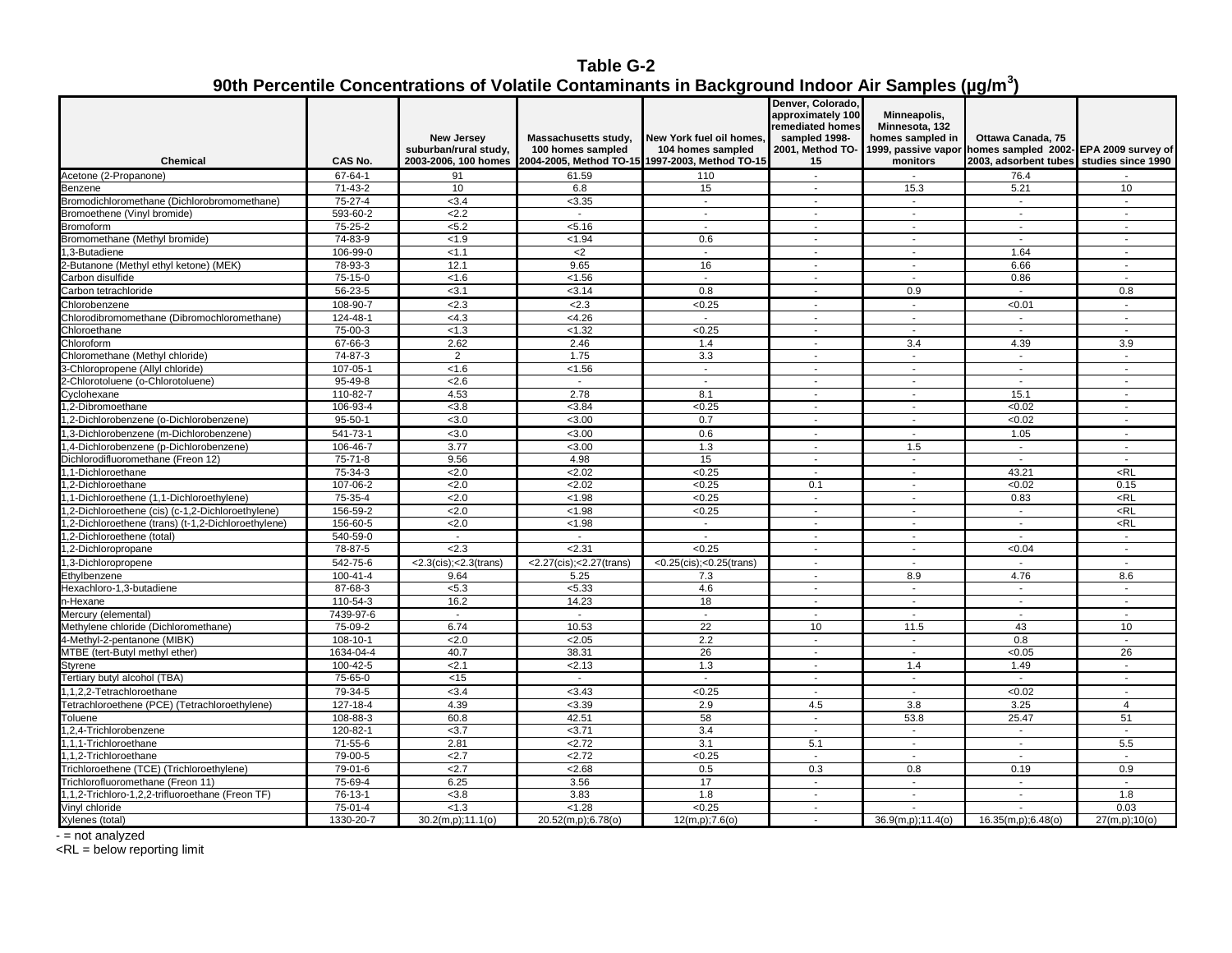**Table G-3 Maximum Concentrations of Volatile Contaminants in Background Indoor Air Samples (µg/m<sup>3</sup> )**

| <b>Chemical</b>                                      | CAS No.        | <b>New Jersey</b><br>suburban/rural study,<br>2003-2006, 100<br>homes | Massachusetts study,<br>100 homes sampled<br>2004-2005, Method TO-15 | <b>New York fuel oil</b><br>homes, 104 homes<br>sampled 1997-2003,<br>Method TO-15 | Denver, Colorado,<br>approximately 100<br>remediated homes<br>sampled 1998-2001,<br>Method TO-15 | Ottawa Canada, 75<br>homes sampled<br>2002-2003.<br>adsorbent tubes |
|------------------------------------------------------|----------------|-----------------------------------------------------------------------|----------------------------------------------------------------------|------------------------------------------------------------------------------------|--------------------------------------------------------------------------------------------------|---------------------------------------------------------------------|
| Acetone (2-Propanone)                                | 67-64-1        | 2900                                                                  | 257                                                                  | 690                                                                                |                                                                                                  | 456                                                                 |
| Benzene                                              | $71 - 43 - 2$  | 42                                                                    | 28.1                                                                 | 460                                                                                | $\blacksquare$                                                                                   | 21                                                                  |
| Bromodichloromethane (Dichlorobromomethane)          | $75-27-4$      | < 3.4                                                                 | < 3.35                                                               | $\blacksquare$                                                                     | $\blacksquare$                                                                                   | $\mathbf{r}$                                                        |
| Bromoethene (Vinyl bromide)                          | 593-60-2       | 2.2                                                                   | $\sim$                                                               | $\blacksquare$                                                                     | $\overline{\phantom{a}}$                                                                         | $\blacksquare$                                                      |
| <b>Bromoform</b>                                     | 75-25-2        | < 5.2                                                                 | < 5.16                                                               | $\mathbf{r}$                                                                       | $\mathbf{r}$                                                                                     | $\sim$                                                              |
| Bromomethane (Methyl bromide)                        | 74-83-9        | < 1.9                                                                 | < 1.94                                                               | 23                                                                                 | $\mathbf{r}$                                                                                     | $\overline{a}$                                                      |
| 1,3-Butadiene                                        | 106-99-0       | 4.4                                                                   | 2.05                                                                 | $\blacksquare$                                                                     | $\overline{\phantom{a}}$                                                                         | 3.65                                                                |
| 2-Butanone (Methyl ethyl ketone) (MEK)               | 78-93-3        | 150                                                                   | 11.2                                                                 | 180                                                                                | $\overline{\phantom{a}}$                                                                         | 16.45                                                               |
| Carbon disulfide                                     | $75-15-0$      | 4.4                                                                   | < 1.56                                                               | $\mathbf{r}$                                                                       | $\mathbf{r}$                                                                                     | 3.29                                                                |
| Carbon tetrachloride                                 | 56-23-5        | < 3.1                                                                 | < 3.14                                                               | 4.2                                                                                | $\overline{\phantom{a}}$                                                                         | $\sim$                                                              |
|                                                      |                |                                                                       |                                                                      |                                                                                    |                                                                                                  |                                                                     |
| Chlorobenzene                                        | 108-90-7       | 2.3                                                                   | 2.3                                                                  | 0.6                                                                                | $\blacksquare$<br>$\overline{a}$                                                                 | 0.04                                                                |
| Chlorodibromomethane (Dibromochloromethane)          | 124-48-1       | <4.3                                                                  | <4.26                                                                | $\sim$                                                                             |                                                                                                  | $\blacksquare$                                                      |
| Chloroethane                                         | 75-00-3        | 1.3                                                                   | 5.4                                                                  | 4.5                                                                                | $\sim$                                                                                           | $\sim$                                                              |
| Chloroform                                           | 67-66-3        | 5.9                                                                   | 8.26                                                                 | 25                                                                                 | $\overline{\phantom{a}}$<br>$\overline{a}$                                                       | 8.23                                                                |
| Chloromethane (Methyl chloride)                      | 74-87-3        | 6.2                                                                   | 4.21                                                                 | 260                                                                                |                                                                                                  | ÷.                                                                  |
| 3-Chloropropene (Allyl chloride)                     | 107-05-1       | 1.6                                                                   | < 1.56                                                               | $\sim$                                                                             | $\mathbf{r}$                                                                                     | $\mathbf{r}$                                                        |
| 2-Chlorotoluene (o-Chlorotoluene)                    | 95-49-8        | 6.2                                                                   | $\sim$                                                               | $\blacksquare$                                                                     | $\overline{\phantom{a}}$                                                                         | $\overline{\phantom{a}}$                                            |
| Cyclohexane                                          | 110-82-7       | 52                                                                    | 9.45                                                                 | 510                                                                                | $\overline{\phantom{a}}$                                                                         | 54                                                                  |
| 1.2-Dibromoethane                                    | 106-93-4       | < 3.8                                                                 | < 3.84                                                               | 1.1                                                                                | $\mathbf{r}$                                                                                     | <0.02                                                               |
| 1,2-Dichlorobenzene (o-Dichlorobenzene)              | $95 - 50 - 1$  | 16                                                                    | < 3.00                                                               | 4.9                                                                                | $\overline{\phantom{a}}$                                                                         | 0.11                                                                |
| ,3-Dichlorobenzene (m-Dichlorobenzene)               | 541-73-1       | < 3.0                                                                 | < 3.00                                                               | 2.5                                                                                | $\overline{a}$                                                                                   | 16.19                                                               |
| 1,4-Dichlorobenzene (p-Dichlorobenzene)              | 106-46-7       | 270                                                                   | 34.2                                                                 | 770                                                                                | $\mathcal{L}^{\mathcal{A}}$                                                                      | $\mathcal{L}$                                                       |
| Dichlorodifluoromethane (Freon 12)                   | $75 - 71 - 8$  | 160                                                                   | 82.2                                                                 | 300                                                                                | $\sim$                                                                                           | $\sim$                                                              |
| 1,1-Dichloroethane                                   | 75-34-3        | 2.0                                                                   | 2.02                                                                 | 4.4                                                                                | 0.16                                                                                             | $\sim$                                                              |
| 1,2-Dichloroethane                                   | 107-06-2       | 3.5                                                                   | 2.76                                                                 | 4.9                                                                                | 0.72                                                                                             | 0.71                                                                |
| 1,1-Dichloroethene (1,1-Dichloroethylene)            | 75-35-4        | 2.0                                                                   | < 1.98                                                               | 430                                                                                | < 0.04                                                                                           | 4.05                                                                |
| ,2-Dichloroethene (cis) (c-1,2-Dichloroethylene)     | 156-59-2       | 2.9                                                                   | < 1.98                                                               | 7.4                                                                                | $\blacksquare$                                                                                   | $\blacksquare$                                                      |
| (1,2-Dichloroethene (trans) (t-1,2-Dichloroethylene) | 156-60-5       | 2.0                                                                   | < 1.98                                                               | $\blacksquare$                                                                     | $\blacksquare$                                                                                   | $\blacksquare$                                                      |
| (1otal) 2-Dichloroethene.                            | 540-59-0       | $\blacksquare$                                                        | $\blacksquare$                                                       | $\overline{\phantom{a}}$                                                           | $\overline{\phantom{a}}$                                                                         | $\overline{\phantom{a}}$                                            |
| ,2-Dichloropropane                                   | 78-87-5        | 2.3                                                                   | 2.31                                                                 | 34                                                                                 | L,                                                                                               | <0.04                                                               |
| 1,3-Dichloropropene                                  | 542-75-6       | $<$ 2.3(cis); $<$ 2.3(trans)                                          | <2.27(cis);<2.27(trans)                                              | 3.5(cis); < 0.25(trans)                                                            | $\mathbf{r}$                                                                                     | $\overline{a}$                                                      |
| Ethylbenzene                                         | $100 - 41 - 4$ | 39                                                                    | 24.5                                                                 | 340                                                                                | $\blacksquare$                                                                                   | 201                                                                 |
| lexachloro-1,3-butadiene                             | 87-68-3        | < 5.3                                                                 | < 5.33                                                               | 51                                                                                 | $\blacksquare$                                                                                   | $\sim$                                                              |
| n-Hexane                                             | 110-54-3       | 270                                                                   | 38.5                                                                 | 950                                                                                | $\overline{a}$                                                                                   | $\mathbf{r}$                                                        |
| Mercury (elemental)                                  | 7439-97-6      | $\blacksquare$                                                        | $\sim$                                                               | $\mathbb{Z}^2$                                                                     | $\blacksquare$                                                                                   | $\blacksquare$                                                      |
| Methylene chloride (Dichloromethane)                 | 75-09-2        | 94                                                                    | 146                                                                  | 2100                                                                               | 180                                                                                              | 408                                                                 |
| 4-Methyl-2-pentanone (MIBK)                          | 108-10-1       | 9.8                                                                   | 11.2                                                                 | 36                                                                                 | $\overline{a}$                                                                                   | 1.4                                                                 |
| MTBE (tert-Butyl methyl ether)                       | 1634-04-4      | 470                                                                   | 155                                                                  | 340                                                                                | $\blacksquare$                                                                                   | 3.32                                                                |
| Styrene                                              | 100-42-5       | 5.1                                                                   | 3.24                                                                 | 50                                                                                 | $\blacksquare$                                                                                   | 6.53                                                                |
| Tertiary butyl alcohol (TBA)                         | 75-65-0        | <15                                                                   | $\overline{a}$                                                       | $\overline{a}$                                                                     | $\overline{a}$                                                                                   | $\overline{a}$                                                      |
| 1,1,2,2-Tetrachloroethane                            | 79-34-5        | < 3.4                                                                 | < 3.43                                                               | 2.7                                                                                | $\sim$                                                                                           | <0.02                                                               |
| Tetrachloroethene (PCE) (Tetrachloroethylene)        | 127-18-4       | 540                                                                   | 27.6                                                                 | 51                                                                                 | 440                                                                                              | 9.23                                                                |
| <b>Toluene</b>                                       | 108-88-3       | 160                                                                   | 944                                                                  | 510                                                                                | $\blacksquare$                                                                                   | 113                                                                 |
| 1.2.4-Trichlorobenzene                               | 120-82-1       | < 3.7                                                                 | < 3.71                                                               | 37                                                                                 | $\sim$                                                                                           | $\sim$                                                              |
| 1,1,1-Trichloroethane                                | 71-55-6        | 9.3                                                                   | 21.3                                                                 | 110                                                                                | 210                                                                                              | $\overline{\phantom{a}}$                                            |
| 1,1,2-Trichloroethane                                | 79-00-5        | 2.7                                                                   | 2.72                                                                 | 6.2                                                                                | 27                                                                                               | $\overline{\phantom{a}}$                                            |
| Trichloroethene (TCE) (Trichloroethylene)            | 79-01-6        | 13                                                                    | 110                                                                  | 25                                                                                 | $\sim$                                                                                           | 0.87                                                                |
| Trichlorofluoromethane (Freon 11)                    | 75-69-4        | 62                                                                    | 162                                                                  | 190                                                                                | $\blacksquare$                                                                                   | $\sim$                                                              |
| 1,1,2-Trichloro-1,2,2-trifluoroethane (Freon TF)     | 76-13-1        | 2.1                                                                   | 4.35                                                                 | 7.4                                                                                | $\overline{\phantom{a}}$                                                                         | $\overline{a}$                                                      |
| Vinyl chloride                                       | 75-01-4        | < 1.3                                                                 | < 1.28                                                               | $\mathbf{1}$                                                                       | 0.5                                                                                              | $\mathbf{r}$                                                        |
| Xylenes (total)                                      | 1330-20-7      | 91(m,p);38(o)                                                         | 81.9(m,p);27.8(o)                                                    | 550(m,p);310(o)                                                                    | $\sim$                                                                                           | 139(m,p);205(o)                                                     |

- = not analyzed